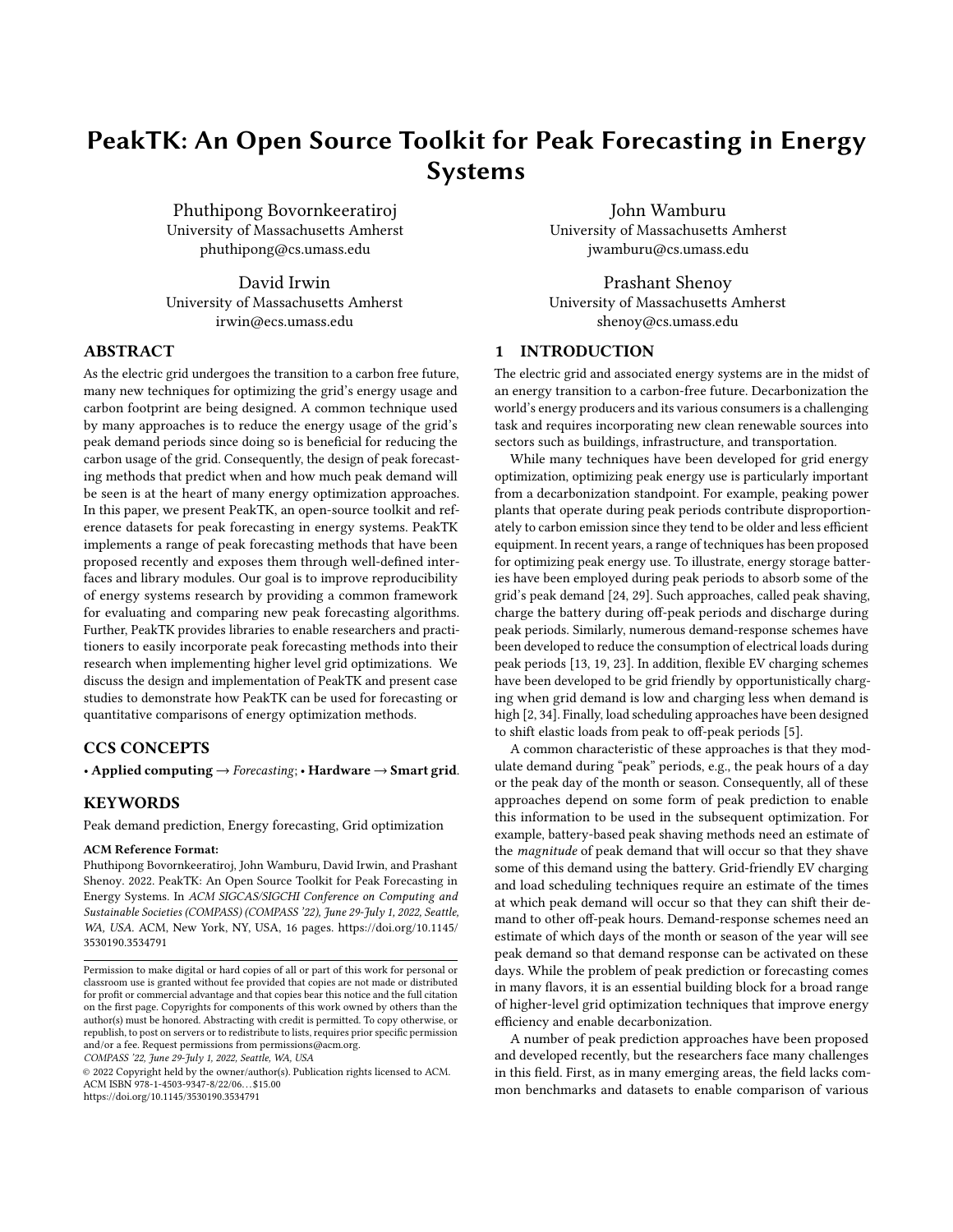approaches with newly proposed ones. Second, recent techniques have not made their implementations or datasets available to the community, which impedes reproducibility and requires researchers to re-implement algorithms from prior work in order to compare against them. Re-implementing algorithms from prior work is not an easy task since some details are left to the designer. Finally, the lack of common datasets also implies that experimental results are not directly comparable across papers due to the use of different datasets. As a result, reproducing and assessing those peak forecasting algorithms is challenging.

To address these problems, in this paper, we present PeakTK, an open source toolkit that provides reference implementations of a range of peak forecasting techniques and reference energy datasets. Our primary goal is to improve the reproducibility of research results in the field by providing easy-to-use open-source implementations of state-of-the-art peak forecasting approaches, including some of our own, along with reference datasets for experimentation. A related goal is to provide libraries and interfaces to enable researchers and practitioners to incorporate peak forecasting into other research, or commercial systems, then perform higher-level grid optimizations. PeakTK is similar in spirit to other recent opensource energy toolkits such as NILMTK [\[7\]](#page-14-6) and SolarTK [\[6\]](#page-14-7) that have provided open-source reference implementations and data for other energy problems and have seen strong adoption by the research community. PeakTK addresses a similar unmet need in the context of energy forecasting, which is a building block for many energy optimization problems. In addition to providing a common framework for evaluating and comparing new peak forecasting algorithms, PeakTK's architecture is extensible—new algorithms and reference datasets can be added to it for use by others, enabling the community to benefit from future research in the area. PeakTK's source code and datasets are available on Github for use by the community: https://github.com/umassos/peak-tk.

Implementing a toolkit such as PeakTK poses multiple challenges. First, the ability to collect various peak prediction algorithms in the energy domain and unify them under a common interface that includes a common way to train, run and evaluate algorithms on the same dataset is non-trivial. Second, the ability to reproduce each technique in a manner that faithfully follows the algorithm as described in the original literature is another non-trivial endeavor. Lastly, the ability of the toolkit to run all algorithms in an interoperable manner that enables direct comparison with each other is also non-trivial and poses a great challenge to reproduce. All these items present great challenges that must be overcome both from a research and implementation perspective, and demonstrate the importance of making such a tool available to the community.

In designing and implementing PeakTK, we make the following contributions;

- (1) Peak Forecasting Taxonomy. We provide a taxonomy of peak forecasting and modeling problems in the literature and discuss various state of the art methods. Using this taxonomy, we discuss several state of the art techniques for determining both the magnitude of the peak demand and when it occurs.
- (2) PeakTK Reference Implementations. We present the extensible architecture of the PeakTK framework and its interfaces exposed to users and applications for generating

energy forecasting. We then discuss reference implementations of several state-of-the-art forecasting methods for peak forecasting problems in PeakTK, i.e., peak demand prediction, peak hour, peak day of the month, and peak day of the year prediction and also describe the energy datasets included in the toolkit for experimental comparisons.

(3) Case Studies. Finally, we present multiple case studies to demonstrate how PeakTK can be used for forecasting and quantitative comparison of energy optimization methods. Our case studies show how PeakTK can be incorporated into battery scheduling techniques, as well as how PeakTK can be used to compare the performance of different peak prediction approaches using reference datasets.

### 2 BACKGROUND

In this section, we provide a taxonomy of peak forecasting techniques and discuss several state of the art techniques that have been proposed recently.

Peak forecasting can be viewed as the problem of estimating, or predicting, the actual peak energy demand over a certain time window as well as the duration within that window when the peak demand will occur. Thus, there are two components to peak forecasting: (i) determining the magnitude of the energy demand, and (ii) determining the time when the peak energy demand occurs. The time window over which both of these factors are estimated also yields different flavors to the forecasting problem. While some higher-level techniques require estimates of both the magnitude of the peak and time duration when it occurs, other techniques only need a prediction of one of these components. For example, an intelligent EV charging algorithm may only need a prediction of when the peak grid demand will occur, so that it can defer EV charging to other times. As a result, the actual magnitude of the peak is not important in this case. In contrast, a peak shaving technique using batteries may need predictions of the size of the peak and the duration when it occurs, so that it can determine how much of that peak to shave and when to operate the batteries to do so.

The literature has studied both components of peak forecasting, together and separately, and also studied the problem over different time granularities, e.g., a day, month, year, etc. Figure [1](#page-2-0) shows a taxonomy of various approaches.

### 2.1 Determining When the Peak Occurs

Many peak forecasting techniques operate on a daily basis, where they estimate the peak hours of the day (usually in the evening) when the peak demand will occur. We call this peak hour forecasting, and it is useful for a range of methods, including battery-based peak shaving, EV charging, and more. Other techniques operate over a monthly or yearly time window. The peak day of the month problem involves determining the one day within each month that will see the greatest energy demand. This technique is useful for estimating (and reducing) demand charges, or the so-called peak surcharge, where a consumer pays a surcharge on their monthly bill based on their consumption during the peak day in each month; lowering consumption in such periods yields a reduction in monthly energy bills. The peak day of the year (or season) problem involves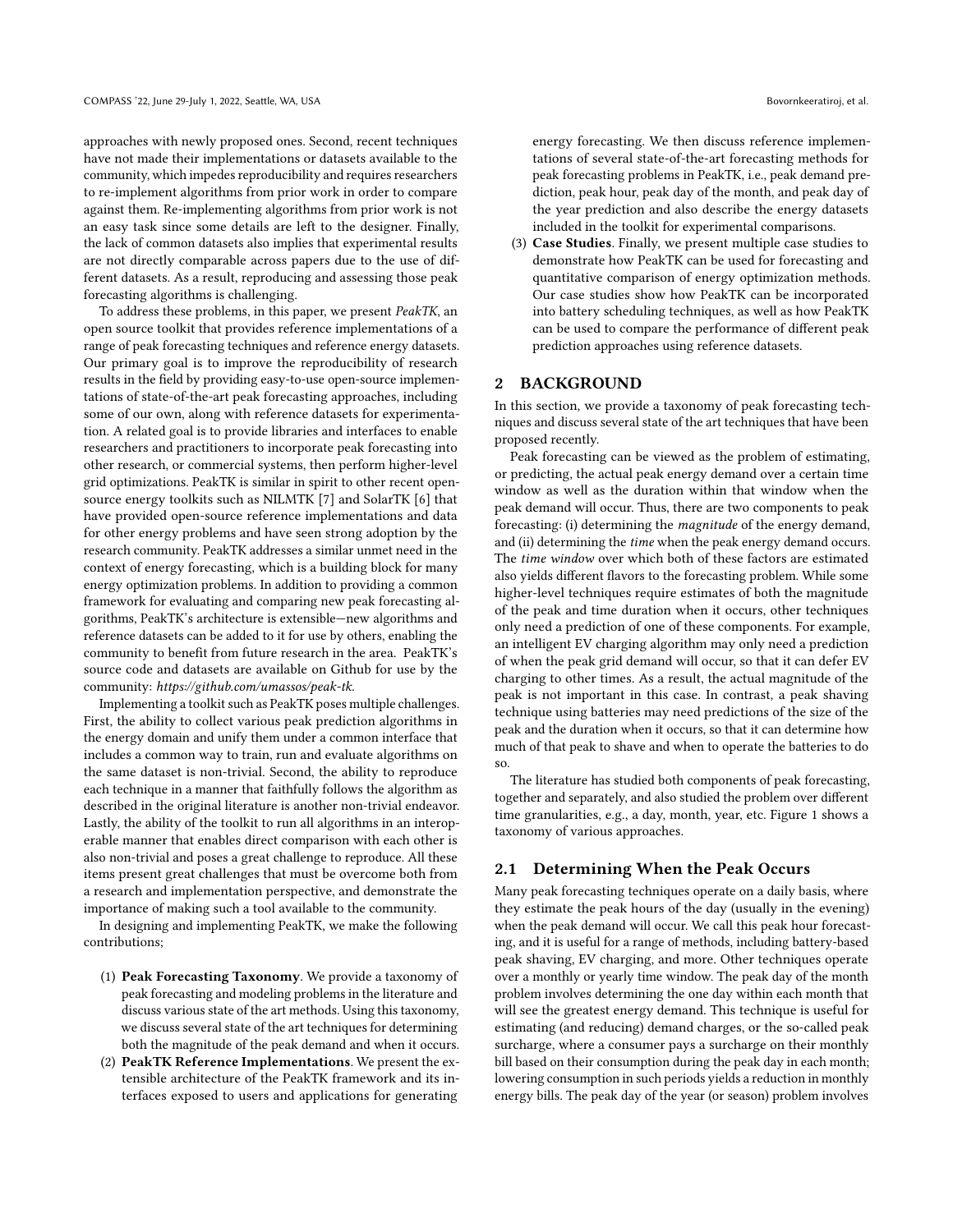<span id="page-2-0"></span>

Figure 1: Taxonomy of various peak prediction approaches.

determining the peak day, or the top-N peak days, during each year. These peaks days are often used by utilities and grid operators to set annual capacity charges for customers. Regardless of whether the time window is a day, a month, or a year, the forecasting problem involves estimating when the peak demand will occur and not the magnitude of the demand.

# 2.2 Determining the Magnitude of the Peak Demand

The other component of peak forecasting is to determine the magnitude of the peak demand, which can either be the mean value or a time series of energy demand over the peak demand window. This problem is also related to the well-studied problem of demand forecasting or load forecasting, which involves determining the future energy demand over some time window. Over a time window of a day, peak demand forecasting may involve predicting the hourly demand during the peak period, which is often in the evening. Over a monthly or yearly granularity, it may involve predicting the daily energy demand on the peak day of the month or the peak day of the year. One approach for peak demand forecasting is to first perform normal demand forecasting to derive a time series of demand over the whole window and then simply choose the highest predicted values as the peak demand. An alternative approach is to directly predict the peak demand values, using, for instance, the historical peak values.

#### 2.3 Types of Peak Prediction Algorithms

Having discussed the taxonomy, we now present an overview of the approaches that have been proposed in the literature for each type of prediction. Our goal here is to discuss various approaches using the above taxonomy, while deferring a detailed discussion and implementation of these algorithms to Section [3.2.](#page-4-0)

Peak days of the year prediction. The goal of this approach is to predict the  $n$  days in a year that have the highest peak demand. The results of this prediction are used by utility companies to assess a surcharge to their customers, specifically large commercial and industrial customers for their consumption during these peak days. For example, in the 5 Coincident Peaks (5CP) program in Ontario, Canada, utility companies charge their commercial customers for

their contribution to the load during the peak days of the year [\[18\]](#page-14-8). This also allows utility companies to set aside additional energy resources in preparation for the expected higher demand during these peak days. Similarly, consumers themselves can use the results of such predictions to predict the expected peak days and curtail their load to avoid the surcharges.

Peak days of the month prediction. In this approach, the goal is to predict the  $n$  days in a month with the highest energy demand. Similar to the previous approach, the results of this prediction can be used by utility companies to determine a peak surcharge for their large customers, as well as customers using such results to know when to curtail their load in order to avoid extra peak charges. A number of grid energy optimizations can also be implemented using this approach. For instance, VPeak [\[8\]](#page-14-9) uses a prediction of the peak days of the month to devise an optimal policy of utilizing volunteered resources for peak shaving.

Peak hours of the day prediction. This involves predicting the hour of the day during which the grid is expected to see the highest energy demand. To determine the expected peak hour, the energy demand for the next day is first predicted, and the hour with the highest demand is selected as the peak hour. Using this approach, a variety of grid energy optimizations such as battery-driven peak shaving can be implemented. For example, Soman et al. [\[31\]](#page-15-3) propose a deep learning based approach that predicts the  $k$  hours of each day with the highest and lowest demand for micro-grids. Using this peak forecasting technique, a battery-based peak shaving approach is implemented for a micro-grid resulting in significant annual energy savings. Similarly, Liu and Brown [\[22\]](#page-14-10) propose an LSTM model that predicts the peak demand 24 hours ahead which not only helps to improve the reliability of electricity supply, but also helps consumers to avoid surcharges that are charged for electricity consumption during peak periods.

Peak demand prediction. The goal of this approach is to provide the estimated peak demand within a specified time frame. Utility companies can use this approach to plan ahead for expected peak demand, e.g., by incorporating a specific amount of energy storage into the grid to absorb the extra energy demand. Peak demand prediction uses historical energy and weather data along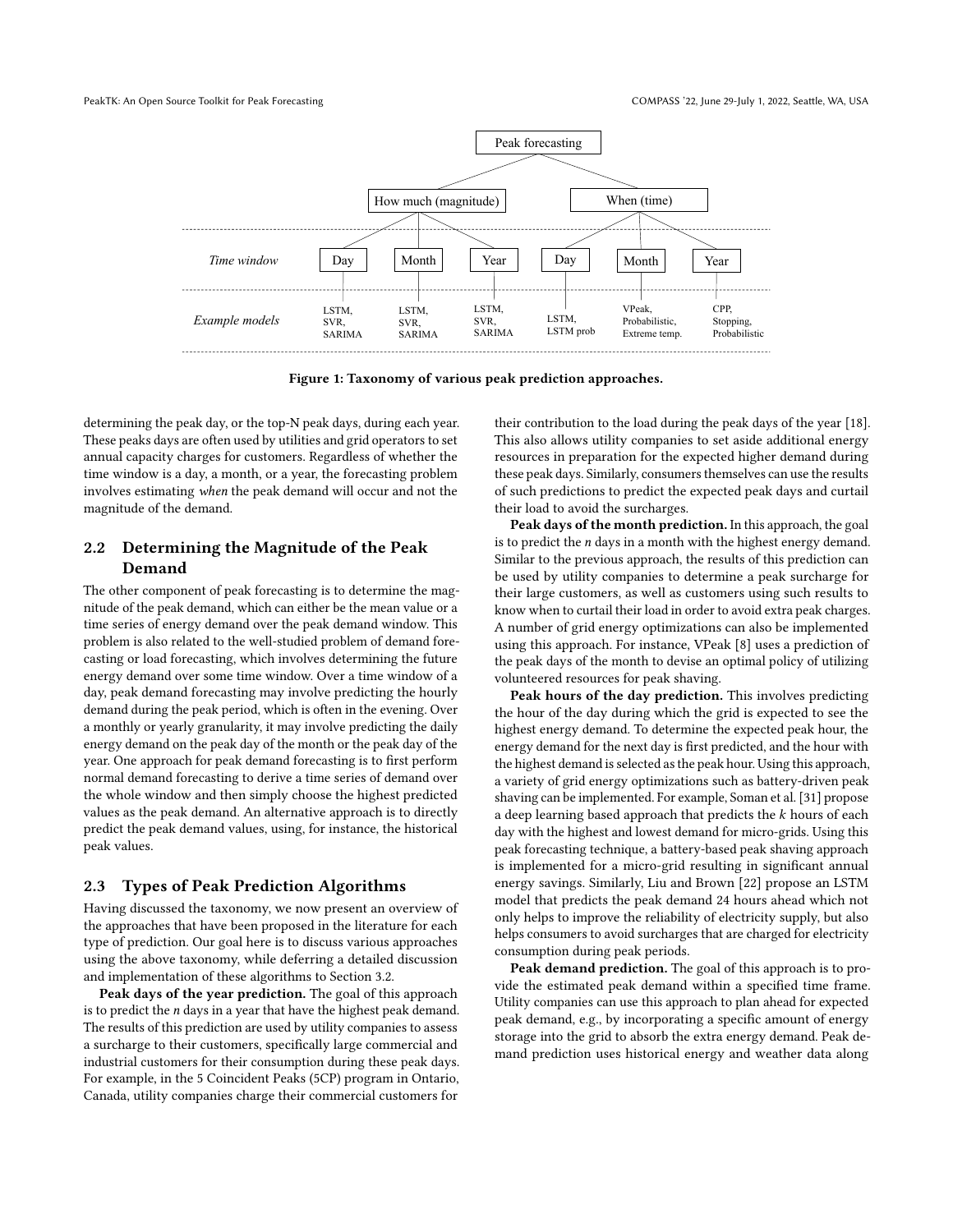with weather forecast data to predict expected demand in the future. Various approaches utilizing time series analysis and machine learning methods have been proposed to solve this problem [\[3,](#page-14-11) [8,](#page-14-9) [9,](#page-14-12) [18,](#page-14-8) [22,](#page-14-10) [31\]](#page-15-3).

Table [1](#page-4-1) shows a summary of the existing approaches. For each approach, the table shows the capabilities and the various types of predictions the algorithm supports. Various datasets have also been introduced to evaluate the performance of each of these approaches in peak prediction. PeakTK aims to unify these approaches into a single toolkit that exposes a well-defined interface. PeakTK also allows customization of each approach based on the parameters of each algorithm. In addition, PeakTK allows for the implementation of custom and new algorithms using the same unified interface. We also provide reference datasets that can be used to evaluate the performance of new algorithms compared to preexisting approaches.

### 2.4 Related Energy Toolkits

To the best of our knowledge, there is currently no open-source or closed-source toolkit that is specifically designed for peak forecasting in energy systems. However, there are other energy toolkits as well as more general-purpose toolkits that are related to electricity demand prediction, inferring energy usage, and rare-event detection, which we discuss below.

PeakTK is directly inspired by two prior open-source toolkits, NILMTK and SokarTK, that have provided reference implementations of energy algorithms and datasets for other energy problems. Due to the open-source nature of both toolkits, they have seen good adoption by the research community and enabled comparable and reproducible experimental results in many subsequent publications. We designed PeakTK with a similar goal in mind.

NILMTK [\[7\]](#page-14-6) is a well-known open-source toolkit in the energy domain that provides source implementations of a range of nonintrusive load monitoring (NILM) algorithms such as Combinatorial Optimization and Factorial Hidden Markov Models. A NILM algorithm breaks down ("disaggregates") a household's aggregate electricity demand into individual load-level components, which can then be used to analyze the energy usage of the household. The toolkit also includes public data sets, standard data structure, statistics, diagnostic functions, and accuracy metrics for benchmarking NILM algorithms. NILMTK uses an extensible design, and other researchers have contributed to its repository of algorithm implementations and datasets, a feature that we adopt for PeakTK as well. SolarTK [\[6\]](#page-14-7) is another open-source toolkit for modeling and forecasting the output of residential solar arrays. SolarTK implements various forecasting algorithms that take the location, weather, and historical data as inputs to learn a model that can predict the future solar generation from that array. PeakTK's models can estimate the physical specifications, the maximum generation potential, and the weather-adjusted generation of a solar site. The toolkit also includes a microgrid dataset of hundreds of households, including solar power generation and energy consumption. Both NILMTK and SolarTK are open source and implemented in Python.

Time-series forecasting is a general forecasting technique that can predict future values of a time series based on the given historical trends. However, they are not specifically built for the energy domain and substantial effort is needed on the part of a researcher

to develop and train a time series model for energy or peak forecasting. PeakTK seeks to simplify this task by providing pre-built time series-based forecasting methods for peak energy prediction from recent literature.

More broadly, Prophet [\[32\]](#page-15-4) is an open-source software for timeseries data forecasting developed by Facebook. It supports seasonality, such as seasonal data or daily/weekly/monthly/yearly patterns. The software is implemented in R and Python. FABLE [\[25\]](#page-14-13) is also an open-source collection of commonly used time series forecasting models such as the ARIMA model, Exponential smoothing state-space model, time series linear models, simple method for benchmarking, and neural network autoregressors. The framework also provides the tools to evaluate and visualize.

Another type of tool related to peak prediction is anomaly detection or extreme event detection, which focuses on detecting an anomaly in time-series data. For example, luminol [\[21\]](#page-14-14) is a python library for time-series data analysis which has anomaly detection as its main feature. The library is developed by LinkedIn. Python toolkit for detecting outlying objects (PyOD) [\[35\]](#page-15-5) is a toolkit that has more than 30 detection algorithms and has been widely used in academic research and commercial products. Telemanom [\[17\]](#page-14-15) is an anomaly detection using LSTMs and automatic thresholding. The tool is implemented in Python using Keras/Tensorflow. While peak detection can be viewed broadly as a type of anomaly detection, adopting such techniques to the energy domain requires careful design and training, while PeakTK provides many pre-built reference implementations to simplify this task for researchers.

# 3 PEAKTK PEAK ENERGY FORECASTING TOOLKIT

In this section, we discuss PeakTK's architecture, components and implementation. We also define PeakTK's interfaces and provide example uses in the latter part of this section.

### 3.1 PeakTK Design and Architecture

At a high level, PeakTK is a collection of data-driven algorithms and machine learning techniques that perform two main functions: (i) learn an energy model and its parameters, and (ii) predict the peak energy demand using the learned model, both in terms of the timing and magnitude of the peak. From a user's perspective, PeakTK exposes a set of interfaces that enable a user to perform these functions while abstracting the lower-level implementation details of each approach from the user.

The primary goal of PeakTK is to provide reference implementations and datasets to enable a common framework for experimentation, quantitative comparisons, and use in higher-level energy optimizations. To do so, PeakTK's design strives for simplicity and provides extensibility. The interfaces provided by the toolkit are easy to use and understand, making PeakTK user-friendly for the end-user. All features are encapsulated into their respective modules. The interfaces only expose necessary and essential functions while hiding unnecessary details from the user. The second goal is to make the toolkit extensible by allowing developers to add new data and algorithms to the toolkit easily. We provide a list of basic API functions that new objects have to implement. This list serves as a guide for developers and ensures that new objects are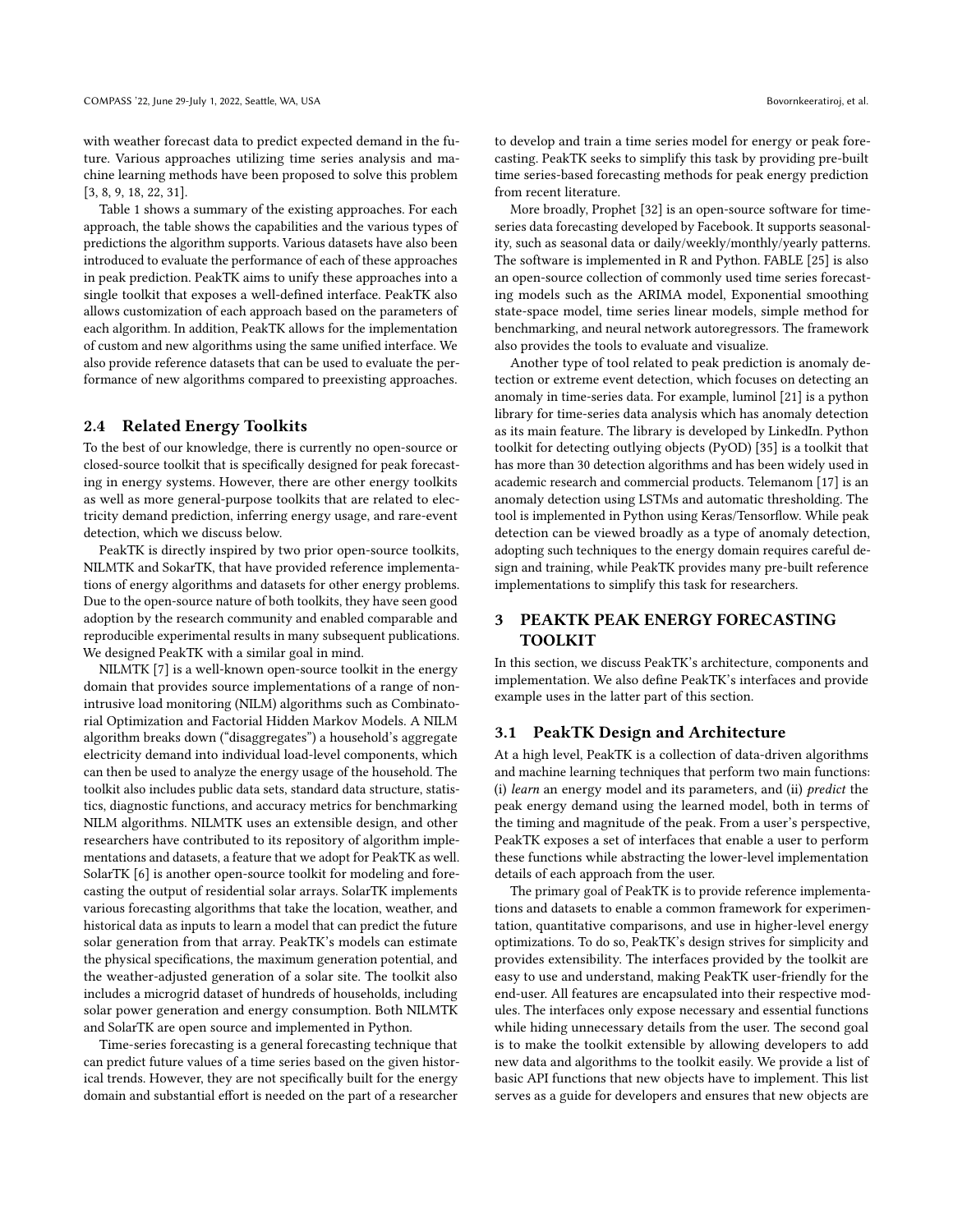<span id="page-4-1"></span>

| Algorithm                              | Type                 | Type of Prediction                |  |
|----------------------------------------|----------------------|-----------------------------------|--|
| LSTM hourly demand prediction [31]     | Machine learning     | Next day hourly demand prediction |  |
| LSTM probabilistic classification [22] | Machine learning     | Next day peak hour prediction     |  |
| VPeak [8]                              | Machine learning     | Peak days of the month prediction |  |
| Probabilistic peak day prediction [18] | Time series analysis | Peak days of the month prediction |  |
| Extreme Temperature approach           | Time series analysis | Peak days of the month prediction |  |
| CPP [14]                               | Time series analysis | Peak days of the year prediction  |  |
| Stopping approach [3]                  | Time series analysis | Peak days of the year prediction  |  |
| Probabilistic peak prediction [18]     | Time series analysis | Peak days of the year prediction  |  |
| <b>SARIMA</b>                          | Time series analysis | Demand prediction                 |  |
| <b>SVR</b>                             | Machine learning     | Demand prediction                 |  |
| LSTM-based demand forecasting [9]      | Machine learning     | Demand prediction                 |  |
|                                        |                      |                                   |  |

Table 1: An Overview of the Algorithms in PeakTK toolkit

compatible with existing modules. Moreover, to keep the interface simple and compact, we make sure that the number of methods a new class must implement is minimal. The toolkit is implemented in Python 3 which is known for being powerful, fast, and easy to learn. The language has been widely used by many Machine Learning libraries such as Sklearn [\[28\]](#page-15-6), Tensorflow [\[1\]](#page-14-17), and Pytorch [\[27\]](#page-15-7). This allows PeakTK to access and utilize these libraries, since machine learning and data-driven approaches are at the core of peak prediction techniques.

Figure [2](#page-5-0) depicts an overview of PeakTK. As shown in the figure, model learning and prediction are the two main logical components of the toolkit. In the learning phase, PeakTK adopts a data-driven approach to manipulate and learn an energy model using input data. During learning, PeakTK can use either a machine learning or a time-series analysis based approach depending on the specific algorithm chosen by the user. Some aspects of peak prediction also make use of exogenous factors such as weather data to perform prediction, i.e., by learning the relationship between energy usage and weather parameters, such as temperature, the expected demand can be predicted by analyzing the weather forecast. In such cases, weather forecast data can be supplied as input during prediction to enable such prediction. Finally, in the prediction phase, the learned model is used to generate predictions, i.e., peak hours of the day, peak days of the month, peak days of the year, or the expected peak demand.

Depending on whether the learned energy model is machine learning or time series based, different modules are loaded to support the specified approach. We now discuss some of these functions and the modules that implement them in detail.

Preprocessing. This functionality is provided by the data preprocessor module which implements various pre-processing functions that are commonly used for preparing the input data for peak prediction models such as loading, peak day labeling, upsampling and downsampling, data splitting, and data scaling.

Loading. This functionality is provided by the labeling component which is responsible for converting the raw input data into PeakTK's data input format, which is used throughout the pipeline. Developers can easily develop an importer for a new dataset by implementing the importer interface. PeakTK's importer generally requires historical electric load data and weather data. The toolkit also provides a helper function for merging two datasets as long as they have a common index, e.g., date time. Currently, PeakTK

provides importers for ISO-NE $^1$  $^1$ , ESO $^2$  $^2$ , and Smart\* apartment data $^3$  $^3$ and weather data from the DarkSky API<sup>[4](#page-4-5)</sup> (See Table [3\)](#page-10-0).

Labeling. Data labeling is provided by the labeling helper component which assigns a label to the n peak days of each month or year based on the user goal.  $n$  can be varied based on the number of peak days the user wishes to predict. This is especially useful for machine learning based approaches which rely on the labeled data to train, validate and test the learned model.

Splitting and scaling. For machine learning based approaches, PeakTK provides time-based splitting by allowing the user to specify the date and time or percentage of the data in each split using the data splitter component. We also provide data scaling functions using the Min-Max Scaler, Standard Scaler and Max-Abs Scaler from the Sklearn library [\[28\]](#page-15-6).

# <span id="page-4-0"></span>3.2 Peak Forecasting Algorithms and Reference Implementations

PeatTK implements a variety of peak and demand prediction algorithms. In this section, we discuss various algorithms for peak energy prediction and their reference implementations in PeakTK.

3.2.1 Peak hours of the day prediction. Two peak hour of the day prediction algorithms are supported in PeakTK. Both of these algorithms are based on the popular LSTM deep learning architecture.

(1) LSTM-based hourly probabilistic classification. Proposed by Liu and Brown [\[22\]](#page-14-10), this approach uses an LSTM model to generate next day hourly probabilities for how likely it is for a particular hour of the day to be a peak hour. LSTM is a variant of Recurrent Neural Network (RNN) which is known for working well at capturing the sequential dependencies in time-series data since it learns from the previous state information to make prediction decisions. In PeakTK, we use this LSTM model to generate all next day hourly peak probabilities (24 hours) and then use descending sort order to determine the top  $n$  peak hours of the day.

The proposed model architecture is as follows. First, the model is made up of 6 hidden layers, each containing 24 neurons. Next, the authors set the look back distance to  $24$  – since the model operates at hourly granularity, this distance enables the model to learn from the past 24 hours

<span id="page-4-2"></span><sup>1</sup>https://www.iso-ne.com/isoexpress/web/reports/load-and-demand

<span id="page-4-3"></span><sup>2</sup>https://data.nationalgrideso.com/data-groups/demand

<span id="page-4-4"></span><sup>3</sup>http://traces.cs.umass.edu/index.php/Smart/Smart

<span id="page-4-5"></span><sup>4</sup>https://darksky.net/dev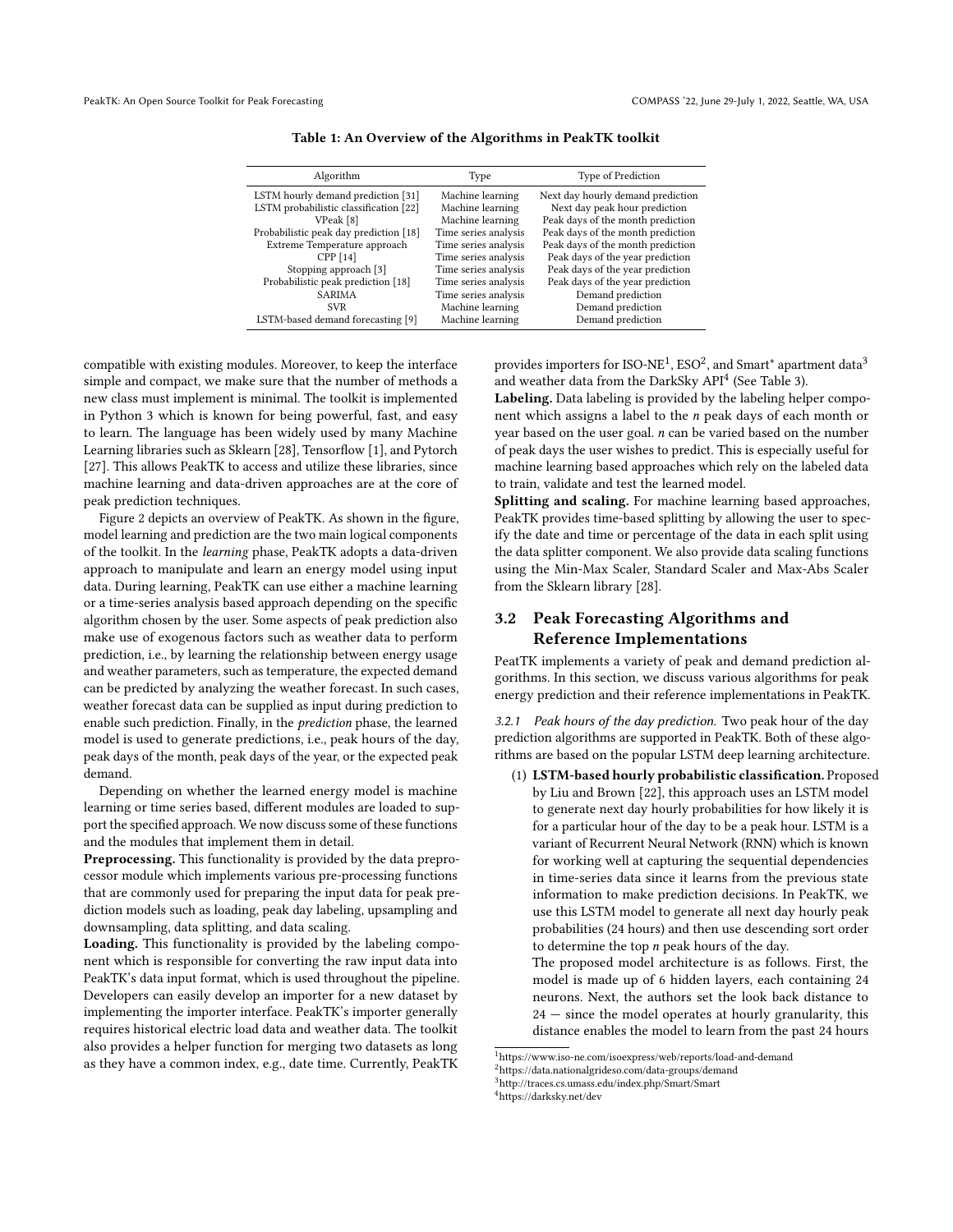<span id="page-5-0"></span>

Figure 2: Overview of PeakTK.

i.e., one day. Note that the ratio of peak to non-peak hours is highly imbalanced i.e., out of 24 hours in a day, the goal is to predict the one peak hour  $-$  a 1:23 ratio. This may lead to disproportionately low probabilities for the positive class. To address this problem, the authors apply Equation [1](#page-5-1) to re-compute the final probabilities, where  $P$  represents the probability generated by the model. Since summer and winter seasons present different usage patterns, the authors propose building two separate models for the two seasons.

<span id="page-5-1"></span>
$$
P_{final} = 0.1 \times \sqrt{P_{model} \times 100} \tag{1}
$$

To evaluate the performance of the proposed model, the authors use a power demand dataset collected from the city of Ontario, Canada. The data contains power demand recorded over a 5-year period (2003-2008), and is recorded in hourly granularity. This model outperforms all other approaches evaluated by the authors and achieves 0.68, 0.87, and 0.98 in precision, recall and accuracy scores respectively for winter predictions. For summer predictions, this LSTM model achieves 0.42, 0.44, and 0.95 in precision, recall, and accuracy scores respectively. PeakTK implements this model as is, and performs the distinction between seasons under the hood, thereby abstracting all implementation details from the end user.

(2) LSTM-based hourly demand prediction. Next, we adopt the LSTM-based hourly demand prediction approach proposed by Soman et al. [\[31\]](#page-15-3) for peak hour prediction. The authors propose an LSTM-based peak forecasting approach that is designed for predicting the  $top - k$  and  $bottom - k$ high and low demand hours for a day. Using the output of this model, PeakTK selects the top  $n$  peak hours of a day depending on the number of hours for which prediction is required. The model requires historic hourly demand over a 2-day period to make predictions over the next 24 hours i.e., top-k hours of the day that experience the highest demand. The authors implement two model variants. First, a 2-layer configuration that is made up of 100 and 80 neurons in each layer, and second, a 4-layer configuration that is made up of 100, 90, 80, and 70 neurons in each hidden layer respectively. To train the model, the authors use Adam optimizer with an

adaptive learning rate of 0.1 to 0.005, and 0.2 drop out. To select optimal hyperparameters, the authors use grid search for both model configurations. The authors then evaluate the performance of the proposed models using a real world dataset collected from a micro-grid of 156 buildings. The 4-layer model outperforms all other prediction models in all evaluations ranging from 1-5 peak hours of the day predictions. In PeakTK, we adopt the 4-layer model as the second peak hour of the day prediction algorithm. We note that this approach is extensible, and can be used to predict more than 1 peak hour of the day by varying the value of  $n$ . Our implementation comes configured with default hyperparameters (as specified in the original work), with the ability to specify different values for different peak prediction environments.

3.2.2 Peak days of the month prediction. PeakTK provides an implementation of three peak days of the month approaches.

- (1) Probabilistic approach. PeakTK provides a modified version of the original probabilistic approach, which aims to pick peak days of the year, proposed by Jiang et al. [\[18\]](#page-14-8). The approach chooses a day with predicted demand and forecast temperature higher than the peak demand and extreme temperature thresholds, then calculates the probability that it will be a peak day by using 14-day demand forecast and the peak day it has seen so far. More details on how the algorithm originally works can be found in [3.2.3.](#page-6-0) In the peak day of the month version, we add a separate peak demand threshold and extreme temperature threshold for each month since each month can have a different load profile and climate. The extreme temperature can also be ignored in some months. For instance, the temperatures in spring and fall are usually mild and consistent over the month. Hence, using an extreme temperature threshold does not help select the peak day of those months. The rest of the approach works as in the case of yearly peak days prediction with up to 14 days of demand forecast look ahead.
- (2) Extreme temperature approach. Temperature is one of the main primary factors that can help determine the magnitude of electric demand. When the temperature is high, air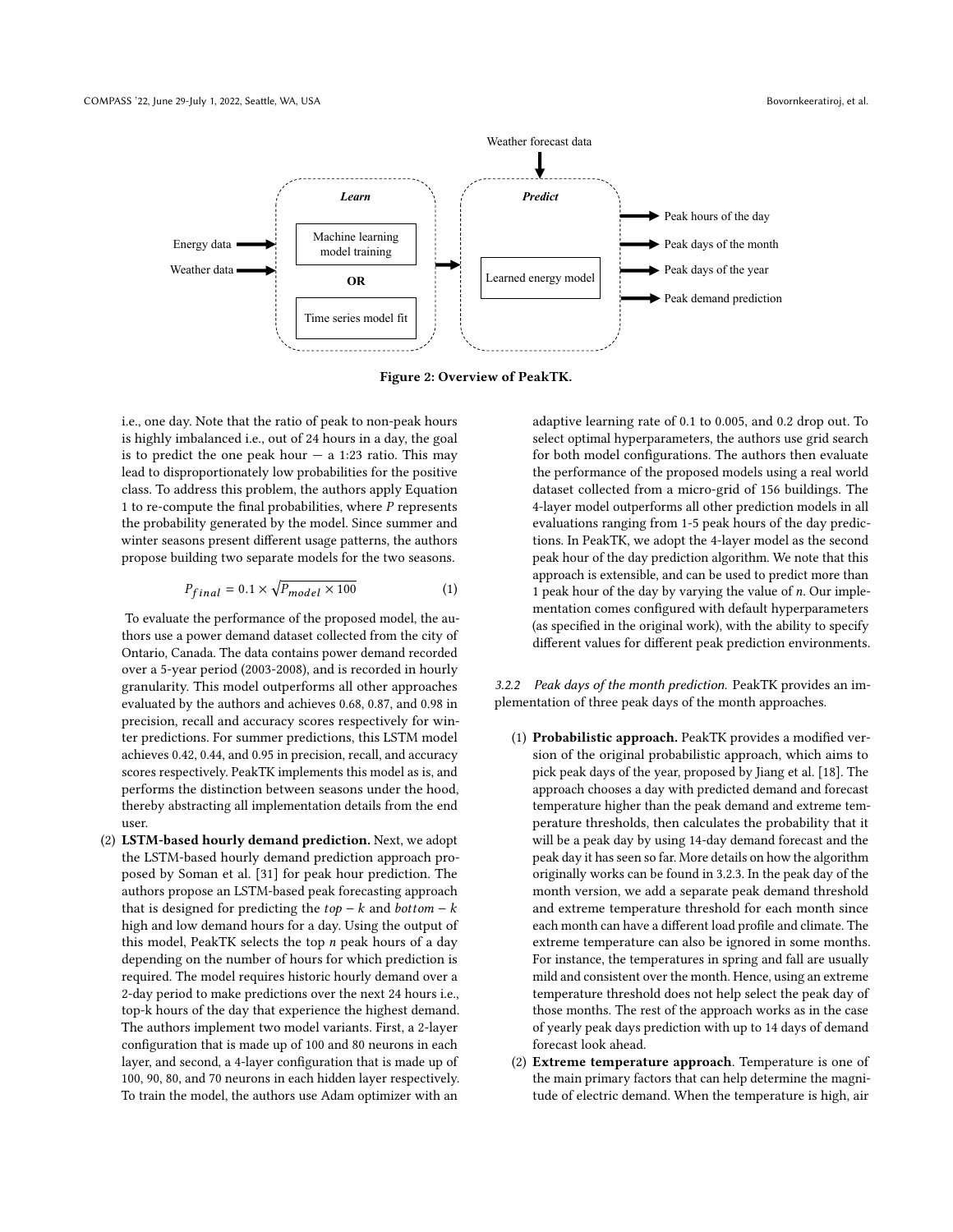conditioners will be turned on. On the other hand, the temperature is low. The difference between room temperature and outside temperature also has an impact on how much energy is used for cooling or heating. The extreme temperature approach utilizes these facts to determine whether tomorrow is a peak day or not using just the predicted temperature. By giving historical temperature data, quantile value, and summer/winter months, the model learns the extreme temperature value as a threshold for each month. And to select a peak day, the model compares the forecast temperature with the threshold of that month. If the forecast temperature is considered extreme (lower than the threshold value for winter or higher for summer), that day will be predicted as a peak day.

(3) VPeak. VPeak [\[8\]](#page-14-9) is a machine learning and threshold-based approach for predicting the peak days of the month. The algorithm computes the cumulative distribution function (CDF) of the peak days distributed over each month in past years and uses that distribution to select peak days in the future. The threshold is adjusted by comparing the ratio of selected peak days with that of the historical distribution. If the ratio is lower than that in the distribution, the algorithm becomes more aggressive in picking peak days, i.e., by reducing the peak threshold, and thus more days are selected as peak ones due to the lower threshold. On the other hand, the algorithm becomes more conservative in selecting peak days if the number of peak days selected for the month is higher than the expected value from the historical distribution. Therefore, the peak threshold is adjusted upwards, which results in fewer peak days being selected due to the high peak threshold VPeak requires for the main inputs. First, historical energy data is required for computing the historical CDF. Second, the peak demand threshold for each month in the historical data is also required. VPeak uses this information to adjust the threshold based on the season of prediction. Third, the threshold update frequency which determines how often the peak threshold should be updated is also required as input. For example, if the frequency is 3, the threshold is updated every three days. Finally, the number of peak days to select per month is also required as input. Using this information, VPeak outputs the top  $n$  peak days of a month.

<span id="page-6-0"></span>3.2.3 Peak days of the year prediction. For this problem, three peak days of the year prediction techniques are implemented.

(1) CPP approach. The CPP approach is a threshold-based peak day prediction algorithm used by a California utility [\[14\]](#page-14-16). CPP requires demand forecasting to predict the absolute peak demand expected on a particular day. The peak demand is then compared to the peak threshold, which can be adjusted dynamically over time, to determine whether a particular day is a peak day or not. If the peak demand on a day is higher than the threshold, then the day is labeled as a peak day. Conversely, days whose peak demand falls below the peak threshold are considered non-peak days. In PeakTK, the CPP approach requires 4 main parameters. First, the number of peak days n, which should be selected as peak days for the

period. Second, the initial peak threshold  $T$  is also required which represents a starting point for peak day selection. Over time, this threshold is adjusted by CPP based on observed conditions. Third, CPP also requires a threshold adjustment value which is either added or subtracted from the threshold depending on the number of peak days selected by CPP at a particular time. Finally, a list of the days in a month during which the threshold should be adjusted can also be provided. CPP uses this list to determine the days of a month during which the threshold can be adjusted. For example, if 1 and 15 are provided, CPP adjusts the peak threshold every 1st and 15th day of the month.

- (2) Stopping approach. Optimal stopping is a problem of choosing the time to take an action that is likely to maximize the expected reward or minimize the expected cost. For example, the secretary problem involves choosing the best secretary from the pool but with some special rules. First, the interviewer will interview and gain information about one secretary at a time and must decide immediately after the interview whether to hire or reject that secretary. The information about the subsequent applicants is unknown, and rejected secretary cannot be recalled. The goal of the problem is to hire the best secretary. There are other similar problems, such as the marriage problem or the sultan's dowry problem. Jiang et al. [\[18\]](#page-14-8) proposed applying the idea of the matroid secretary problem, which was introduced by Babaioff, Immorlica, and Kleinberg [\[3\]](#page-14-11), to the peak day prediction problem since picking k-peakest day in the given year is similar to the k-secretary problem. The basic form of the stopping approach in PeakTK is as the following: first, this approach first observes m number of days of the year and selects the highest day demand as the peak threshold. Then, from the  $(m + 1)^{th}$  day onwards, any day with predicted<br>demand exceeding the peak threshold is considered a peak demand exceeding the peak threshold is considered a peak day, while any day with predicted demand that falls below the threshold is marked as a non-peak day. In PeakTK, this algorithm requires as input the number of days to observe  $m$  and the number of peak days to predict  $n$ . The algorithm stops when  $n$  peak days have been picked, or it reaches the end of the year.
- (3) Probabilistic approach. Proposed by Jiang et al. [\[18\]](#page-14-8), the key idea of this technique is to compute the probability that the next day will be one of the  $n$  peak days based on the peak days it has seen so far, and the look-ahead forecast days it can see. The algorithm applies a look ahead approach which analyzes up to 14-day energy demand forecast to generate predictions. In the original implementation, 14-day shortterm demand forecast was used as the look ahead period. In PeakTK, this parameter can be tuned to support the number of available demand forecast days since 14-day energy demand forecasts may not always be available. In addition to the number of look ahead forecast days, the implementation of this algorithm also supports the peak demand threshold, peak probability threshold, extreme temperature threshold and the number of peak days  $n$  as parameters. To determine whether a day is a peak day or not, the algorithm compares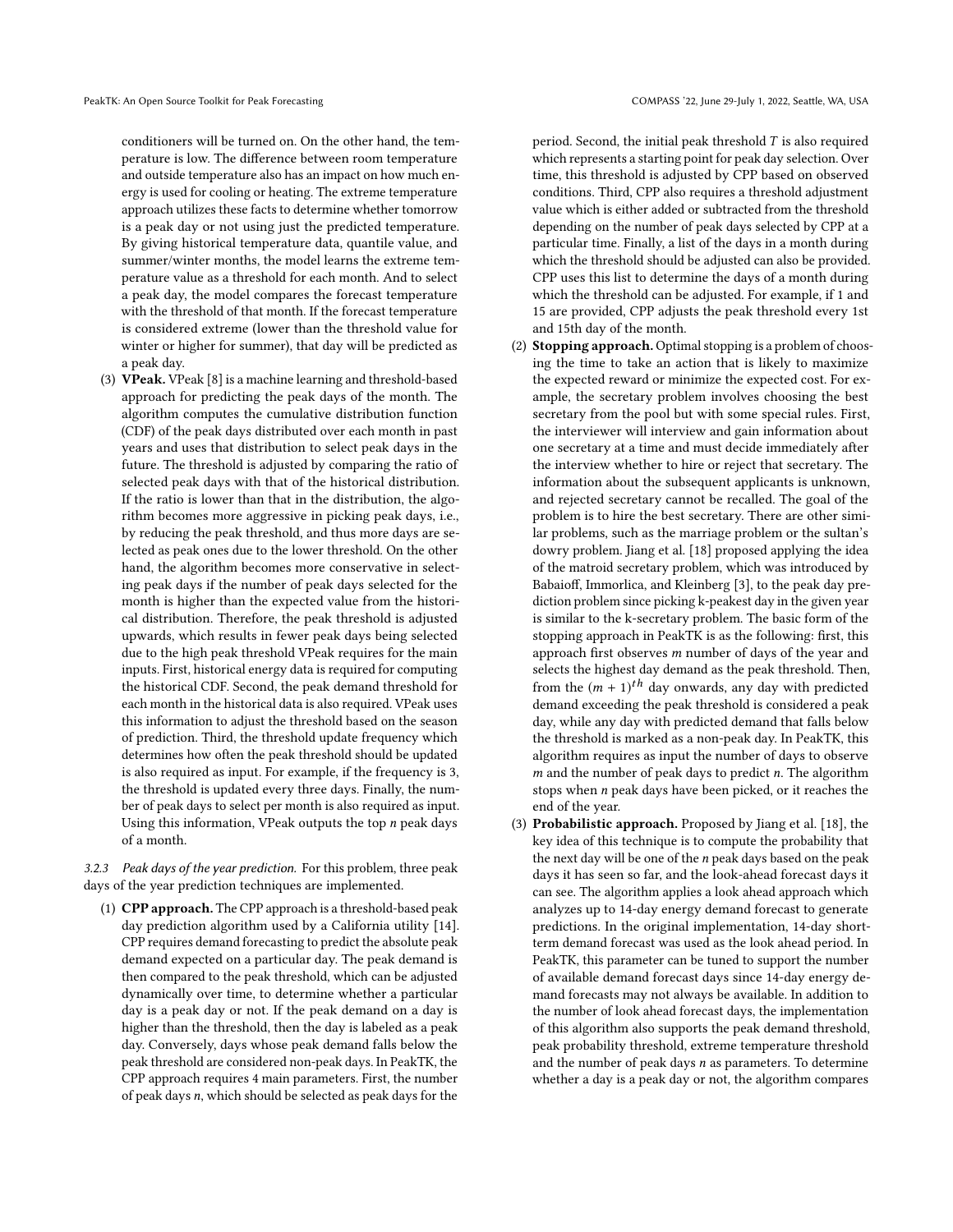the day's predicted demand with the peak threshold as well as the temperature with the temperature threshold. These two thresholds are also updated over time for more accurate prediction. Lastly, it is important to note that the look ahead demand forecast should be provided as additional input to this algorithm.

3.2.4 Demand prediction. PeakTK provides the implementation of three demand forecasting algorithms.

- (1) SARIMA. Seasonal ARIMA is the extension of ARIMA model, a well-known time-series forecasting which combines the differencing with AutoRegressive (AR) and Moving Average (MA). SARIMA extends ARIMA by adding a capability to model seasonal data. It has been widely used in many areas such as tourism forecasting [\[16\]](#page-14-18), traffic flow forecasting [\[10\]](#page-14-19), and energy demand prediction [\[11\]](#page-14-20) which are heavily influenced by seasonal weather changes. PeakTK's SARIMA implementation uses the Statsmodel library [\[30\]](#page-15-8) and supports the order  $(p, d, q)$  and seasonal order  $(P, D, Q)$  parameters only. This is because these are the most relevant to demand and peak day prediction. The remaining parameters use the default values as defined in the library. Finally, the number of observations per year  $m$  is also provided as a parameter.
- (2) SVR-based demand forecasting. Support Vector Regressor (SVR), a regressor version of the Support Vector Machine (SVM) is a supervised machine learning technique that can predict discrete values. SVR has been used widely for predicting electric load demand [\[12,](#page-14-21) [33\]](#page-15-9). The goal of SVR is to find the best hyperplane that can accurately estimate the output values from the input. SVR allows user to define an acceptable error margin  $\epsilon$  and the regularization value C which can increase/decrease the penalization from the slack values ξ. The SVR find the optimal hyperplane by minimizing the following function:

$$
min\frac{1}{2}||W||^2 + C\sum_{i=1}^{N}(\xi_i + \xi_i*)
$$
 (2)

Subject to the following constraints:

$$
\begin{cases}\n y_i - (w, \phi, (x_i)) - b \le \epsilon + \xi_i \\
 (w, \phi, (x_i)) + b - y_i \le \epsilon + \xi_i * \\
 \xi_i, \xi_i * \ge 0\n\end{cases}
$$
\n(3)

 PeakTK's implementation of SVR uses the Sklearn library [\[28\]](#page-15-6).

(3) LSTM-based demand forecasting. Lastly, PeakTK provides a deep learning based demand forecasting approach that is based on PowerLSTM proposed by Cheng et al. [\[9\]](#page-14-12). PowerLSTM is made up of a two-layered LSTM network consisting of 32 and 16 neurons each respectively. To train and evaluate the model, the authors use a real world and publicly available power usage dataset [\[4\]](#page-14-22). The authors use one month of data to train and evaluate the model — training is performed on the first 28 days of the month of July, while prediction is performed on the remaining three days of the month. The authors show that PowerLSTM significantly outperforms other demand prediction approaches by up to

28.58% in MSE reduction. Since PowerLSTM is a relatively simple architecture, PeakTK provides its implementation as one of the demand forecasting algorithms. The implementation in PeakTK requires 7 days of historical demand, 7 days of weather information, as well as the next day's weather forecast to predict the next day's peak demand.

### 3.3 PeakTK Implementation

PeakTK is implemented in Python3. We also provide a packaged installer that can be installed via pip. As noted earlier, our implementation relies on several Python libraries, such as the Pandas data analysis library [\[26\]](#page-14-23), NumPy scientific computing python library [\[15\]](#page-14-24), Sklearn machine learning and predictive data analysis library [\[28\]](#page-15-6), and the Statsmodel statistical modeling library [\[30\]](#page-15-8). We also use imbalanced-learn [\[20\]](#page-14-25), a library for re-sampling imbalanced datasets, and Tensorflow [\[27\]](#page-15-7), a deep learning library. We expose a modularized API for performing various prediction tasks. We also provide numerous examples of using the library in the documentation section.

For instance, Figure [4](#page-11-0) shows the process of using PeakTK to perform peak days of the month prediction on one of the reference datasets. The example process covers all essential steps, including loading the dataset into PeakTK's data input format, preprocessing and splitting the data for training and testing, using demand prediction and peak prediction algorithms, and evaluating the results. Each step is encapsulated into one or a few lines of code which is convenient for the user to make changes. For example, if the user wants to test an algorithm on another dataset, they can simply change one line of code to load a different dataset and run the pipeline again. Switching algorithms also requires changing just a few lines of code.

Table [2](#page-8-0) shows a summary of all modules available in PeakTK. The four main modules i.e. demand\_prediction, peakday\_prediction\_yearly, peakday\_prediction\_monthly, and peakhour\_prediction, contain the implementation of peak prediction algorithms discussed in [3.2.](#page-4-0) The preprocessing module includes helper functions for manipulating the data such as scaling, train-test splitting and oversampling/undersampling. The dataloader module provides code for converting the reference datasets into PeakTK's data input format. The stats subpackage contains statistic-related helper functions such as ground truth peak day labeling. Lastly, the metrics module includes accuracy metric functions (e.g., recall, precision) for evaluating the results.

### 3.4 Reference datasets

Along with the PeakTK library, we include three reference datasets i.e., two grid datasets from different geographic locations as well as different climatic conditions, and a microgrid (400+ houses) electric usage dataset. All datasets are publicly available and can be downloaded directly from the official sources indicated for each dataset. In our case, each reference dataset is a subset of the original dataset that is curated and cleaned for ingestion by PeakTK's forecasting algorithms.

While the included datasets share multiple similarities i.e., they are all grid electric usage datasets, they also possess structural differences that make them suitable for varying prediction tasks. First,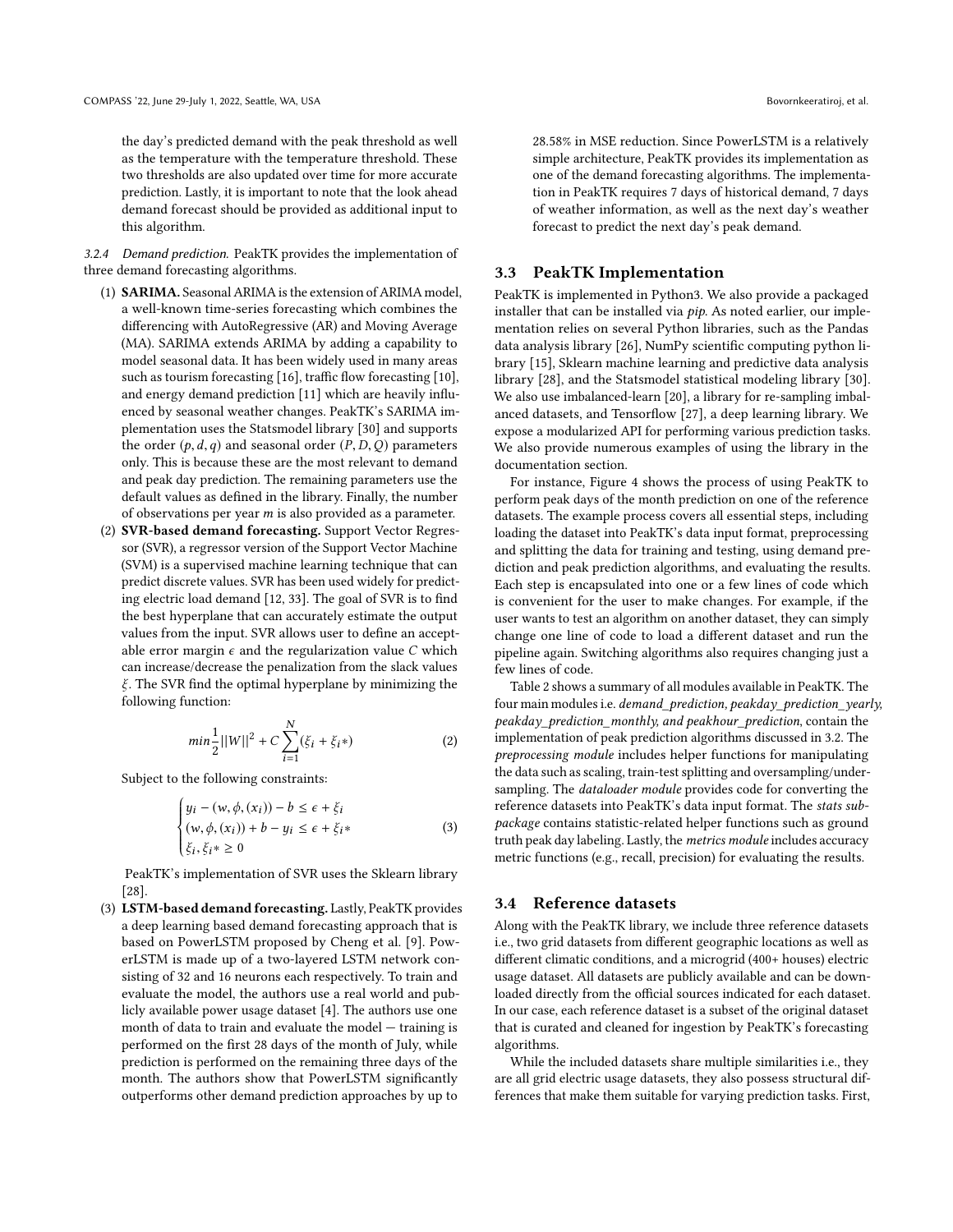<span id="page-8-0"></span>

| PeakTK package                                            | Description                               |  |
|-----------------------------------------------------------|-------------------------------------------|--|
| peaktk.demand prediction subpackage                       | peak demand prediction routines           |  |
| - peaktk.demand_prediction.SARIMA                         |                                           |  |
| - peaktk.demand prediction.SVR                            |                                           |  |
| - peaktk.demand prediction.LSTM DP                        |                                           |  |
| peaktk.peakday prediction yearly subpackage               | peak day of the year prediction routines  |  |
| - peaktk.peakday_prediction_yearly.CPP_approach           |                                           |  |
| - peaktk.peakday prediction yearly.stopping approach      |                                           |  |
| - peaktk.peakday prediction yearly.probabilistic yearly   |                                           |  |
| peaktk.peakday_prediction_monthly subpackage              | peak day of the month prediction routines |  |
| - peaktk.peakday prediction monthly.VPeak                 |                                           |  |
| - peaktk.peakday prediction monthly.probabilistic monthly |                                           |  |
| - peaktk.peakday prediction monthly.extreme temperature   |                                           |  |
| peaktk.peakhour prediction subpackage                     | peak hour of the day prediction routines  |  |
| - peaktk.peakhour prediction.LSTM peakhour                |                                           |  |
| - peaktk.peakhour prediction.LSTM probabilistic           |                                           |  |
| peaktk.preprocessing subpackage                           | data preprocessing routines               |  |
| - peaktk.preprocessing.helper                             |                                           |  |
| - peaktk.preprocessing.imbalance                          |                                           |  |
| - peaktk.preprocessing.preprocessing                      |                                           |  |
| peaktk.dataloader subpackage                              | dataset helper routines                   |  |
| - peaktk.dataloader.ESO helper                            |                                           |  |
| - peaktk.dataloader.ISONE helper                          |                                           |  |
| - peaktk.dataloader.SmartStar helper                      |                                           |  |
| peaktk.stats subpackage                                   | statistics computational routines         |  |
| - peaktk.stats.peakday_helper                             |                                           |  |
| - peaktk.stats.threshold helper                           |                                           |  |
| peaktk.metrics subpackage                                 | evaluation metric routines                |  |
| - peaktk.metrics.metrics                                  |                                           |  |

#### Table 2: Summary of PeakTK modules

the included datasets have been collected from different geographical locations that experience different climatic conditions. This helps in evaluating the generalizability of the algorithms implemented in PeakTK by performing prediction tasks on data with varying seasonal patterns. For instance, data collected from the North Eastern region of the United States portrays different summer and winter intensities from European sourced data. Second, the datasets are available at varying granularities i.e., data is recorded at hourly, 30-minute and 15-minute intervals. This enables the comparison of peak prediction algorithms that perform prediction at fine and coarse granularities. The datasets also have different amounts of demand forecast data, with one of the datasets lacking any form of look ahead information. This enables PeakTK to evaluate algorithms that require look ahead information, as well as those that do not. Finally, the datasets are available across different time durations. This heterogeneity of the datasets included in PeakTK enables the implementation and evaluation of a wide range of peak prediction algorithms and covers most use cases in peak prediction tasks.

ISO New England dataset. The ISO New England dataset  $^5$  $^5$  contains electricity consumption data in the New England region of the USA. The data consists of three-day energy demand forecast at hourly granularity and historical electricity demand at 5-minute granularity. This makes ISO an ideal dataset for peak prediction and evaluation tasks. In PeakTK, we include ISO-NE hourly demand data from the three-year period from 2018 to 2020. Figure [3a](#page-10-1) depicts the energy demand along with temperature data for the New England region across the whole period. Energy demand depicts a yearly bi-modal peak i.e., during December-February and

June-August. This coincides with winter and summer seasons in this region. The figure also shows that temperature has an inverse relationship with energy demand during winter months i.e., as the temperature decreases, the energy demand increases, and a direct relationship during summer months i.e., as the temperature rises during summer, the aggregate energy demand also increases. This can be attributed to heating and cooling requirements respectively. NationalGrid ESO dataset. The National Grid releases open data from Great Britain's energy usage operators. <sup>[6](#page-8-2)</sup> The data contains up to 14-day ahead demand forecast as well as historical demand information at half-hour granularity. In PeakTK, we include 30 minute ESO historical demand for the 5 year period from 2016 to 2020. Figure [3b](#page-10-1) depicts the energy demand in the region across the whole period. Energy demand indicates a yearly unimodal peak i.e., between January-March, which coincides with winter months in the region. The figure also shows that temperature has an inverse relationship with energy demand i.e., as temperature decreases during winter months, the energy demand increases due to increased heating requirements. As the temperature increases during the summer months, the energy demand does not increase linearly with temperature, indicating that cooling demand in the region is lower than heating energy demand.

 $$ tricity usage data from 400+ anonymous homes. Due to the disaggregated nature of the dataset, peak prediction can be performed at micro-grid level e.g. for a collection of homes using this dataset. PeakTK includes the Smart\* Apartment data released in 2017 from the one-year period between 2015 and 2016. The apartment dataset contains data collected from 114 single-family apartments. Figure

<span id="page-8-1"></span><sup>5</sup>https://www.iso-ne.com/isoexpress/web/reports/load-and-demand

<span id="page-8-2"></span> $^6$ https://data.nationalgrideso.com/data-groups/demand

<span id="page-8-3"></span><sup>7</sup>http://traces.cs.umass.edu/index.php/Smart/Smart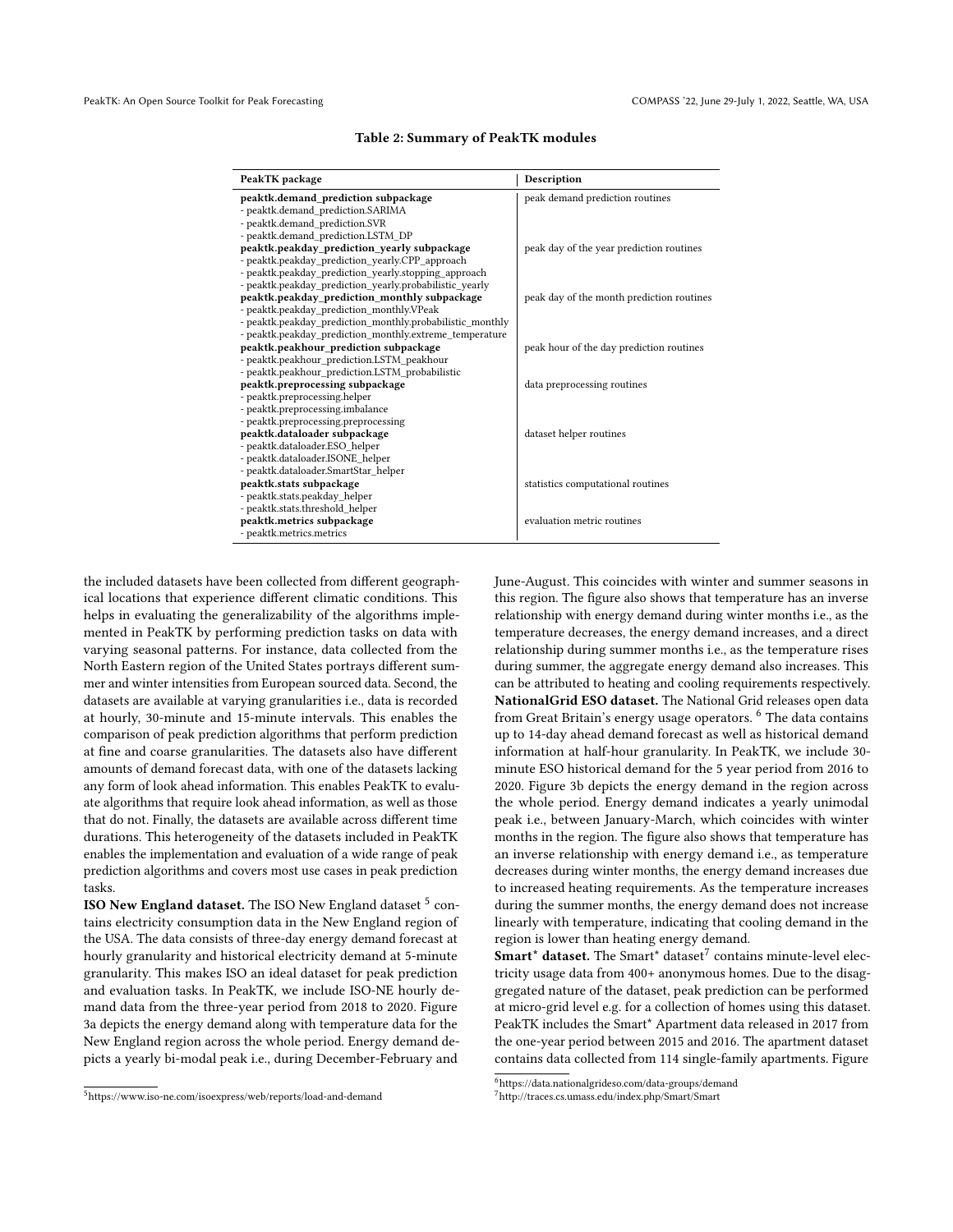[3c](#page-10-1) depicts the aggregate demand from all apartments in the dataset, along with the temperature data during the same period. Energy demand shows a unimodal peak, with the electric demand being lowest during summer months, and highest during winter months. We attribute this observation to the fact that the apartment homes from which this data was collected lack HVAC units, and therefore, the overall energy demand during summer is made up of internal appliances only. However, space heating in the apartments uses electric energy, hence the high energy demand during winter months.

Weather data. In addition to energy forecast and historical demand data, we also provide weather data which is required by some algorithms for peak prediction. For each of the three reference datasets, we select a representative location for the region and gather weather data at hourly granularity from the DarkSky API  $^8$  $^8$ . Since Dark Sky is scheduled to be deprecated at the end of 2022, PeakTK also plans to support other weather data sources such as Tomorrow.io Weather API<sup>[9](#page-9-1)</sup>.

#### 4 PEAKTK CASE STUDIES

In this section, we illustrate several use cases for the PeakTK toolkit. Since the algorithms implemented in PeakTK were published elsewhere, the goal of our experimental case study is not to perform detailed comparisons — rather, we illustrate how PeakTK's modular approach simplifies comparisons between forecasting methods. We also show how PeakTK can be incorporated into higher-level energy optimization techniques such as battery scheduling.

### 4.1 Peak Demand Forecasting

Our first case study shows how PeakTK can be employed to estimate the magnitude of the peak demand in the future. For this case study, we choose the time window to be one day and use PeakTK's LSTMbased demand forecasting algorithm. We train the LSTM model using the ISO New England dataset and weather data for Boston, USA. We then use test data from the ISO dataset to make predictions using the trained LSTM model. We test the model over a five month test period (June to October).

Figure [5a](#page-12-0) depicts the result of this experiment. The figure shows that the LSTM model is able to predict energy demand accurately, including months of high energy usage e.g., August, as well as months of lower energy usage e.g., October. To measure the quality of prediction, we compute the RMSE between the actual and predicted demand for each day in the test period. The RMSE is 1358.78, which corresponds with prediction results made in the original study. Similarly, Figure [5b](#page-12-0) depicts the actual and predicted demand over a one-week period. The figure shows the variation in demand across different days of the week e.g., weekend usage is lower than weekday usage. The figure also shows that the LSTM model performs well on this prediction task with an RMSE of 1091.49, which corresponds to the results observed in the original study.

### 4.2 Peak Hours and Day Forecasting

Our second case study illustrates how PeakTK can be used to forecast the specific hours in a day or days in a month or year during

which peak demand is experienced. A secondary goal of this experiment is to demonstrate the comparability of various algorithms on the same prediction task. Using the ISO New England dataset for the year 2020, we use PeakTK to predict peak hours using different algorithms, thereby showing how PeakTK can be used to compare the performance of various algorithms on the same prediction task.

We begin our analysis by examining the performance of two peak hour of the day prediction algorithms implemented in PeakTK. Figure [6a](#page-12-1) depicts the performance of two peak hour prediction algorithms i.e., LSTM and LSTM probabilistic on the same dataset. The figure shows that the LSTM model outperforms the probabilistic variants on all the metrics evaluated. LSTM probabilistic achieves precision, recall, and balanced accuracy scores of 0.78, 0.78, and 0.83, respectively. On the other hand, the LSTM model achieves precision, recall and balanced accuracy scores of 0.84, 0.84, and 0.83, outperforming the probabilistic variant in precision and recall by 0.06 and 0.06, respectively. This experiment illustrates how PeakTK can be used to quickly compare the performance of different approaches on the same prediction task.

Next, we analyze and compare the performance of three peak day of the year algorithms that are made available in PeakTK. Figure [6b](#page-12-1) depicts the performance of these three algorithms i.e. CPP, stopping, and probabilistic approaches. For this experiment, we use the ISO-NE dataset, and perform prediction for the year 2020. For all three algorithms, we set  $n = 10 - i.e.,$  our goal is to predict the 10 days of the year that experience the highest peak demand. The figure shows that the probabilistic approach achieves precision, recall, and balanced accuracy scores of 0.6, 0.6, and 0.79, respectively. The figure also shows that the stopping approach achieves precision, recall, and balanced accuracy scores of 0.78, 0.7, and 0.84, and outperforms the probabilistic approach by 0.18, 0.1, and 0.05 respectively. Finally, the figure shows that the CPP approach outperforms the other two algorithms for this task, achieving precision, recall, and balanced accuracy scores of 0.8, 0.8, and 0.89 respectively.

We then compare the performance of three peak day of the month prediction algorithms implemented in PeakTK  $-$  i.e., extreme temperature, VPeak, and the probabilistic approach. For this experiment, we use the ISO-NE dataset, and set  $n = 3$  and  $\Delta = 3$  i.e., our goal is to predict the three days in a month that experience the highest peak demand by first finding the 6 peak days of the month and selecting the three highest days as a subset. Figure [7a](#page-13-0) depicts the results of this analysis. The figure shows that VPeak outperforms the other two algorithms, achieving precision, recall, and balanced accuracy scores of 0.45, 0.61, and 0.76, respectively. This is consistent with the observations made in the original work where VPeak was compared with the other two approaches in similar tasks. The figure also indicates that the probabilistic approach achieves higher recall and balanced accuracy scores (0.61 and 0.74 vs 0.48 and 0.68 respectively) compared to the extreme temperature approach. However, the precision score is significantly lower than the extreme temperature approach. This indicates that the two algorithms may be suitable for different prediction scenarios depending on the importance of each metric, and demonstrates how PeakTK can be used to aid in the making of such decisions.

To further analyze the performance of VPeak on peak days of the month prediction, we vary the number of predicted days and examine the resulting effect on precision, recall, and accuracy scores.

<span id="page-9-1"></span><span id="page-9-0"></span><sup>8</sup>https://darksky.net/dev <sup>9</sup>https://www.tomorrow.io/weather-api/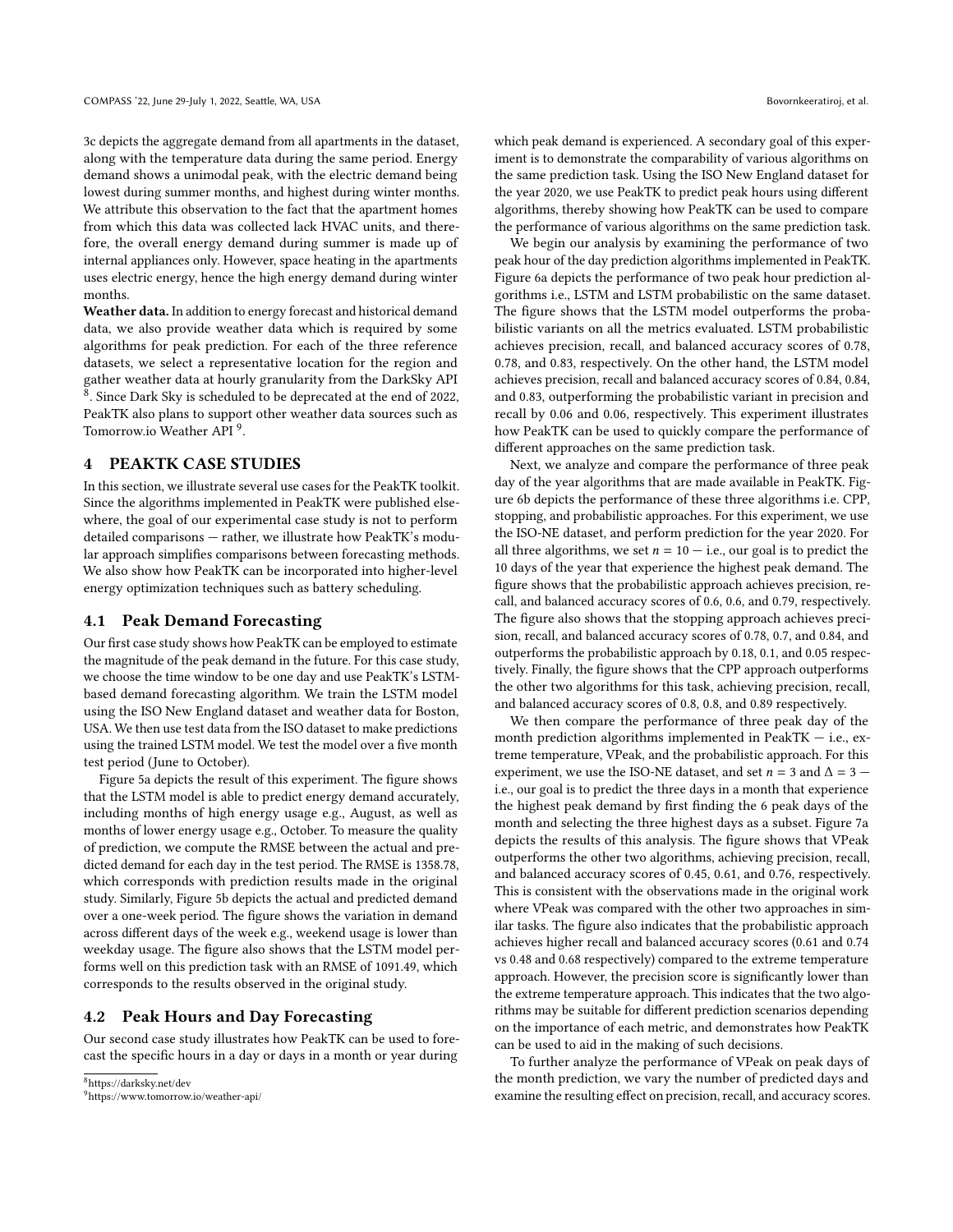<span id="page-10-0"></span>

|                          | <b>ISO-NE</b>   | <b>ESO</b>    | Smart <sup>*</sup> |
|--------------------------|-----------------|---------------|--------------------|
| Type of data             | Grid            | Grid          | Households         |
| Data granularity         | Hourly          | 30-minute     | 15-minute          |
| Weather data granularity | Hourly          | Hourly        | Hourly             |
| Duration                 | 2018 to 2020    | 2016 to 2020  | 2015 to 2016       |
| Demand forecast          | 3-day ahead     | 14-day ahead  | None               |
| Location                 | New England, US | Great Britain | MA, USA            |

Table 3: Summary of PeakTK's reference datasets

<span id="page-10-1"></span>

Figure 3: [\(3a\)](#page-10-1) ISO New England demand and associated temperature from January 2018 to December 2020, [\(3b\)](#page-10-1) NationalGrid ESO demand and related associated temperature from January 2015 to December 2020, and [\(3c\)](#page-10-1) Smart\* households demand and associated temperature from January 2015 to December 2016

For this experiment, we use the same ISO-NE dataset and vary  $n$ from 1 to 3. We set  $\Delta = 3 - i.e.,$  we predict  $n + 3$  days for each value of n. We then analyze the precision, recall, and balanced accuracy scores for each value of n. Figure [7b](#page-13-0) depicts the results of this analysis. The figure shows that as the value of  $n$  increases, precision, recall and balanced accuracy scores also increase. This is

because as the value of  $n$  increases, the probability of selecting a day that is part of the peak days of the month also increases, and the algorithm performs better for higher values of n. This observation is consistent with the experiments performed in the original work, and shows how PeakTK can be used to enable the reproducibility of experimental results for various algorithms.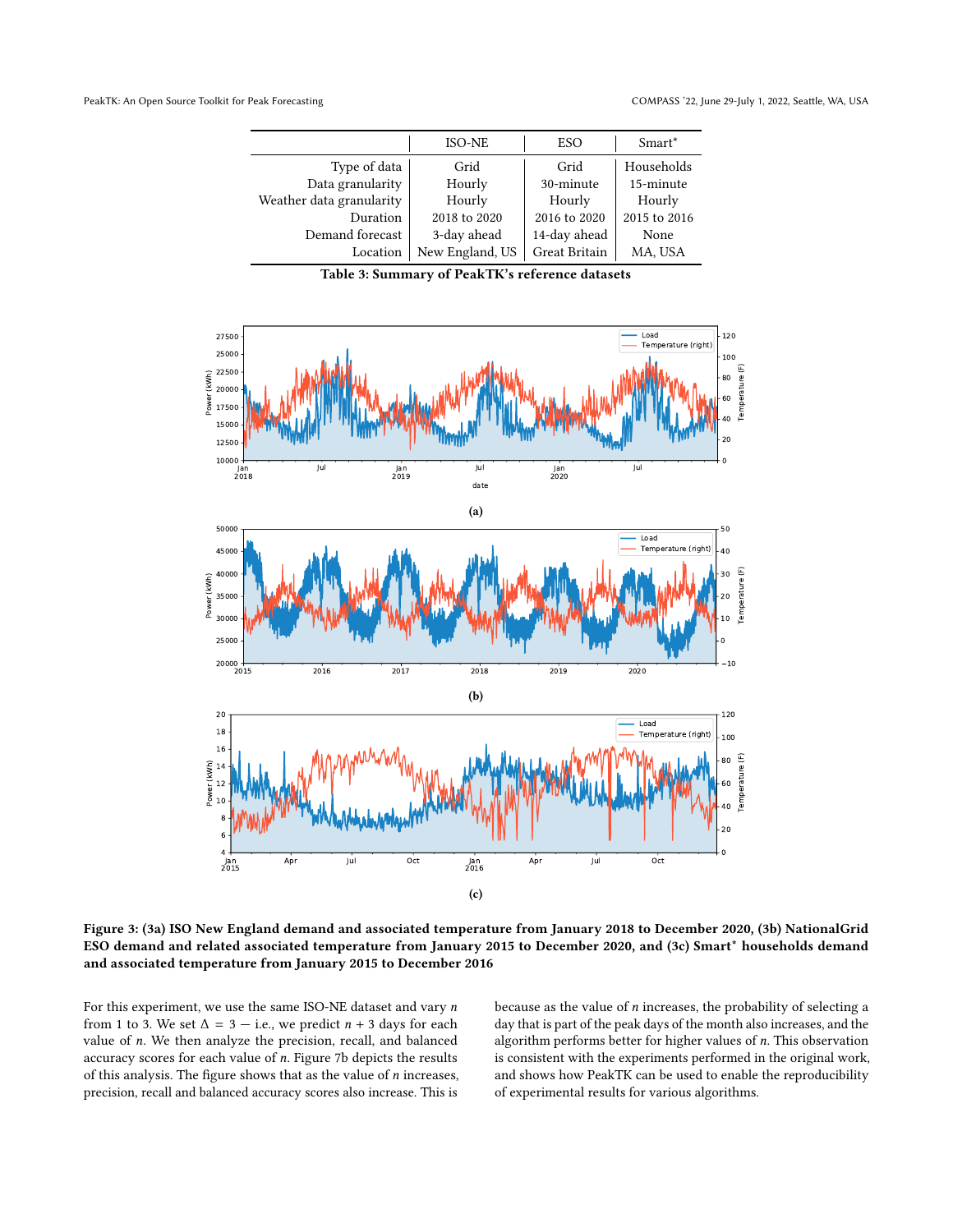<span id="page-11-0"></span>COMPASS '22, June 29-July 1, 2022, Seattle, WA, USA Bovornkeeratiroj, et al.

```
# load ISO-NE data
ISONE data = peaktk . dataloader . ISONE helper . load data (DEMAND PATH, WEATHER PATH)
# data preprocessing and preparation
ISONE_data scale, y_scaler = peaktk. preprocessing. scale (ISONE_data, min=0, max=1)
X, y, idx = peaktk.dataloader.ISONE_helper.create_dataset(ISONE_data_scale)
X_train, X_test, y_train, y_test, idx_train, idx_test
          = peaktk.preprocessing.train_test_split (X, y, idx, test_size = 366)
# train demand prediction
lstm_model = peaktk.demand_prediction.lstm_dp.LSTMDemandPrediction()
\verb|lstm_model.fit (X_train , y_train , epochs=1000 , verbose=1)|# predict peak demand
y_{\text{hat}} = lstm_model.predict(X_test)
pred\_demand = y\_scalar.inverse\_transform(y\_hat). flatten ()
# set the number of peak days to predict and delta day
num_peakday = 3, delta=3
# create and train peak day prediction model from historical load
vpeak\_model = peak k . peak day\_prediction\_ monthly . vpeak . VPeak\_Selection ()
vpeak_model.train ( y_train, id x_train, top_k=num_peakday+ delta)
# predict peak day one day at a time
y pred peak = [ ]for i in range (len (pred_demand)):
    curr_data = idx_test[i]curr\_pred\_demand = pred\_demand = [i]is_peak = vpeak_model.predict_ispeak(curr_date, curr_pred_demand)
    y_pred_peak.append(is_peak)
# find groundtruth peak day
y_test_peak = peaktk.stats.peakday_helper.identify_monthly_peak(ISONE_data, top_k=num_peakday)
```

```
# evaluate the resultsprecision = peaktk. metrics. metrics. precision (y_test_peak, y_prob_peak)
r e c all = p e a k t k . m e trics . m e trics . r e c all ( y_t e st_p e a k , y_p r e d_p e a k )
balanced_accuracy = peaktk. metrics. metrics. balanced_accuracy (y_test_peak, y_pred_peak)
```
#### Figure 4: Example usage of the PeakTK's pipeline

Next, we analyze and compare the performance of various algorithms implemented in PeakTK across different time scales. To do so, we perform peak day of the month prediction on the ISO-NE dataset from the year 2020 using three algorithms for all months of the year. We set  $n = 3$  and  $\Delta = 3 - i.e.,$  our goal is to predict the top 3 days with the highest peak with 3 extra comparative days. For each algorithm, we analyze the month-on-month prediction performance, as well as compare the overall performance of each algorithm with each other. Figure [8a](#page-13-1) depicts the results of this analysis. The figure shows the applicability of different algorithms during different months of the year. For instance, the extreme temperature approach missed all peak days in January, April, and June. This is because the algorithm is based on temperature data only, and months that fail to experience extreme temperature relative to other days of the month may fail to trigger the algorithm's threshold. The figure also shows that since VPeak takes into account both temperature and load data, its performance is consistent throughout the year. The average recall for VPeak across all months of the

year is 0.61. This experiment demonstrates the ability of PeakTK to identify applicable algorithms across varying time scales.

Lastly, we compare the performance of peak day of the year prediction algorithms implemented in PeakTK. To do so, we perform peak day prediction for 4 different years i.e., 2017-2019 using the ESO dataset. We use the first two years of the ESO dataset i.e. 2015 and 2016 for training, and the rest for our prediction task. For each year, we use the three peak day of the year prediction algorithms implemented in PeakTK and compare their recall across the whole period. We set  $n = 10 - i.e.,$  our goal is to predict the top 10 days in each year that experience the highest load demand. Figure [8b](#page-13-1) depicts the results of this analysis. The figure shows that the recall for each algorithm varies from year to year e.g., CPP's recall is lower in the first two years than in the last two. The figure also shows the difference in year-to-year consistency across algorithms e.g., the probabilistic approach is more consistent in recall year-on-year compared to the other two algorithms. This analysis shows how PeakTK can be used to compare the overall performance of various algorithms across different time scales. In this case, the probabilistic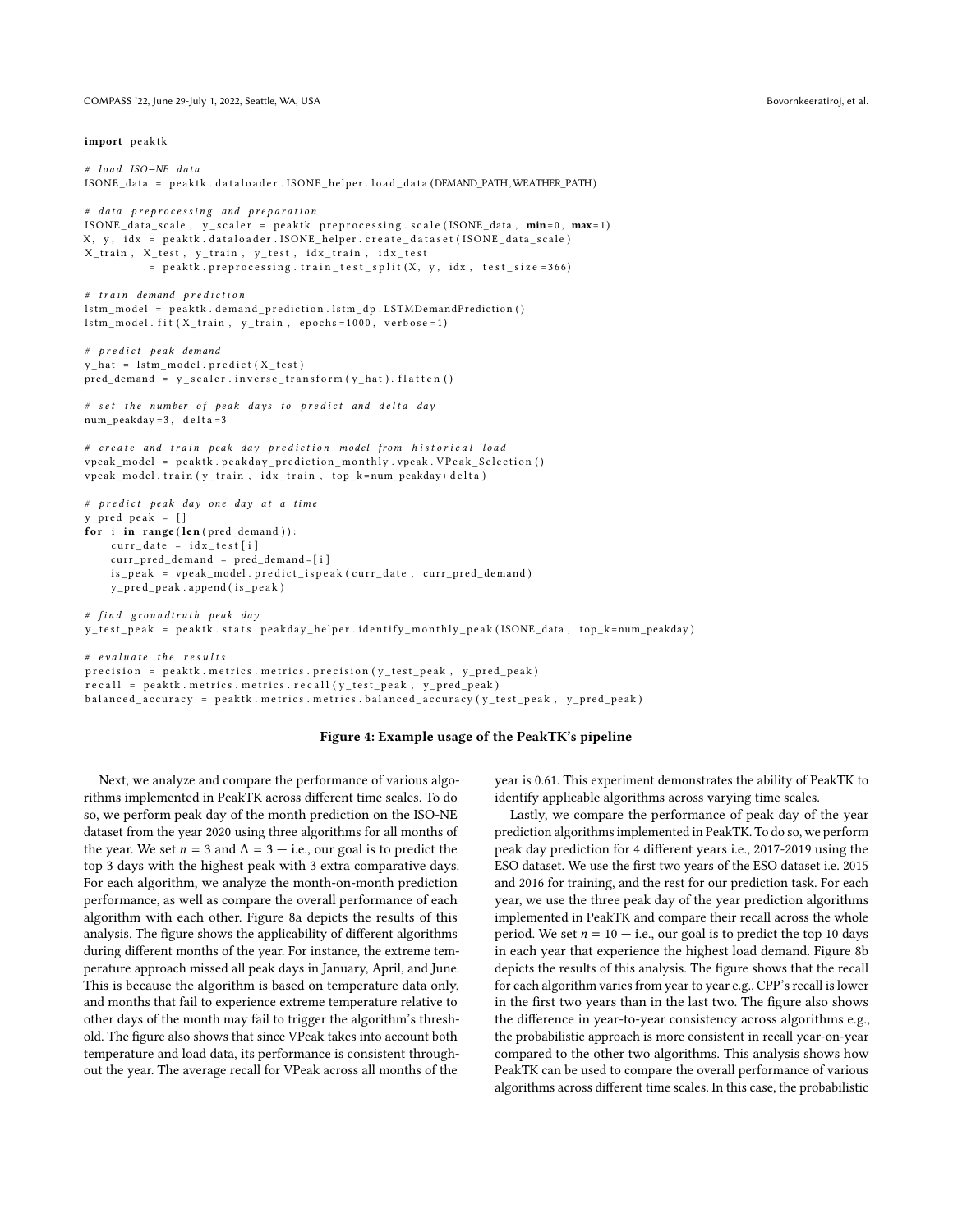<span id="page-12-0"></span>



<span id="page-12-1"></span>Figure 5: [\(5a\)](#page-12-0) Actual and predicted demand using one of the demand prediction algorithms in PeakTK, and [\(5b\)](#page-12-0), Comparison of actual and predicted demand over one week period



Figure 6: [\(6a\)](#page-12-1), Comparison of precision, recall and accuracy of the two peak hours of the day prediction algorithms in PeakTK, and [\(6b\)](#page-12-1) Performance of peak days of the year prediction algorithms implemented in PeakTK.

approach outperforms the other two approaches with an average recall of 0.45 across the 4 year period.

### 4.3 Battery scheduling

Peak shaving is a form of grid energy optimization that reduces the load on the grid during durations of peak demand. Utility companies deploy resources such as energy storage batteries in the distribution grid and operate them during peak demand hours. To perform peak shaving efficiently, utility companies must first estimate when the peak demand will occur, and how much, i.e., magnitude, of demand during the predicted peak period. This enables the utility to size the required resources, e.g., battery size, that must be dispatched during the peak demand hours in order to curtail the peak load. Since energy storage provides a finite amount of energy that can be depleted, it is important that utility companies accurately predict the peak demand so they can dispatch stored energy only during peak hours and recharge the grid batteries during off-peak hours.

We now show how PeakTK can be used to determine when energy storage should be dispatched for peak shaving. To do so, we use the ISO New England dataset included in PeakTK. We assume that the utility has installed 2000MWh energy storage in the grid to be used for peak load reduction. We then use PeakTK's peak demand prediction module to forecast next day energy demand for a period of 1 year. For each peak hour of the day, we dispatch the limited energy in the battery and recharge the battery during offpeak hours. Figure [9a](#page-14-26) depicts the true demand and predicted energy demand for a sample day from the dataset using the LSTM-based hourly demand prediction technique implemented in PeakTK. The figure shows that 4-8 PM is the peak hour of the day, and this is the hour during which energy storage should be dispatched. We perform this prediction for all days of the year while discharging the battery during peak hours and charging during off-peak hours. Figure [9b](#page-14-26) shows the original demand and the demand after dispatching the battery for peak shaving for one week. For the whole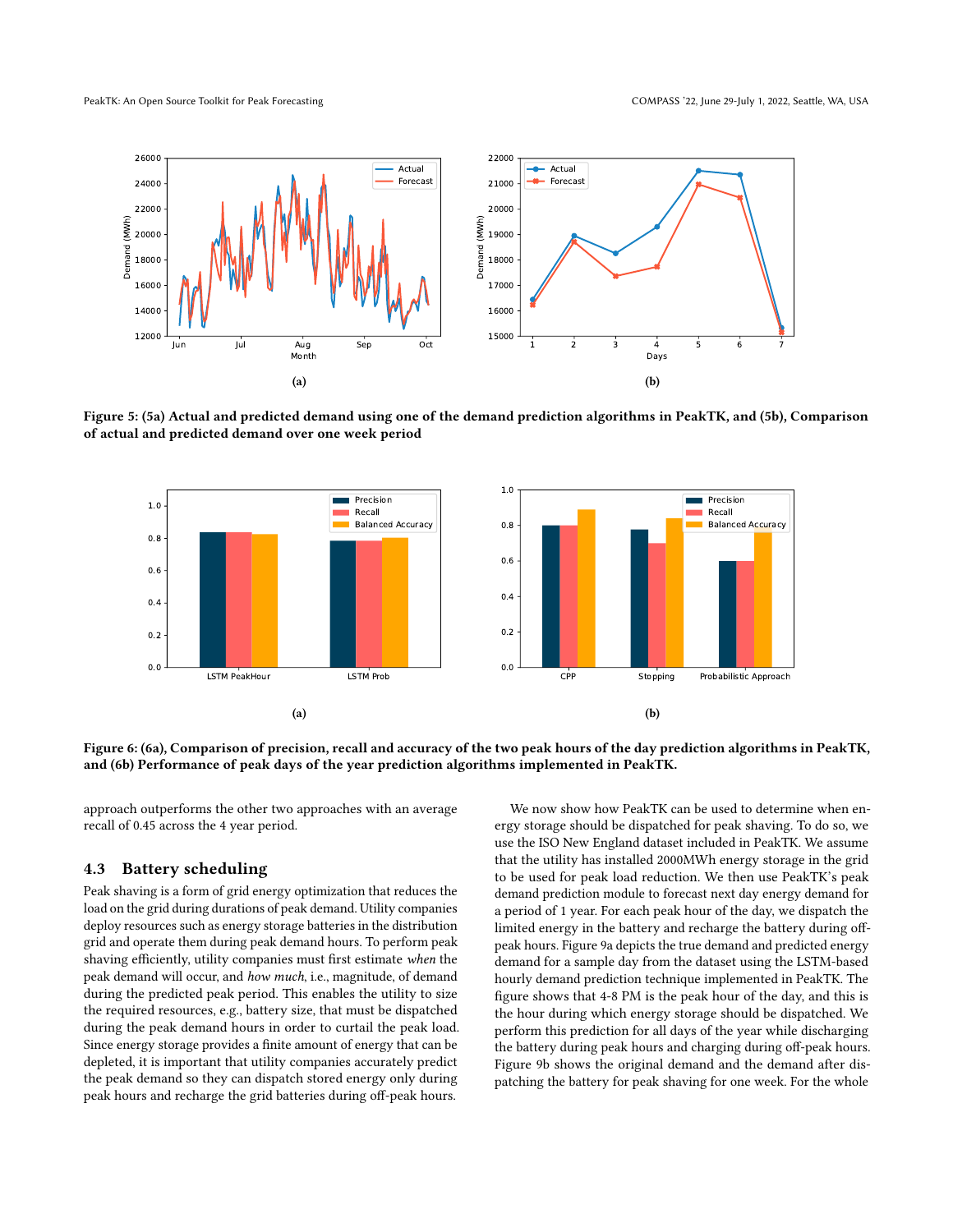<span id="page-13-0"></span>

Figure 7: [\(7a\)](#page-13-0), Performance comparison of the peak days of the month prediction algorithms implemented in PeakTK with n=3 and ∆=3, and [\(7b\)](#page-13-0) Comparison of predicting different top-n peak days of the month using VPeak with ∆=3.

<span id="page-13-1"></span>

Figure 8: [\(8a\)](#page-13-1), Performance of peak day of the month algorithms over month using ISO-NE dataset, and [\(8b\)](#page-13-1) Performance of peak day of the year algorithms over year using ESO dataset.

duration, we show that peak load can be shaved by using PeakTK to judiciously deploy energy storage during peak hours and recharge during off-peak hours. As can be seen in the figure, 2.2-2.8% of the peak can be shaved using this technique which reduces daily peak demand up to 400MWh.

### 5 CONCLUSIONS

Since the design of peak forecasting methods that predict the magnitude and time window of peak demand are at the heart of many energy optimization approaches, in this paper, we presented PeakTK, an open tool and reference datasets peak forecasting in energy systems. PeakTK implements a range of peak forecasting methods that have been proposed recently and exposes them through interfaces and library modules. We discussed the design and implementation of PeakTK and the various forecasting methods that are implemented by the tool. In the current release, PeakTK implements probabilistic, time-series-based and machine learning-based

forecasting methods. Our framework is extensible and allows new algorithms and reference datasets to be added to it by the broader community. Finally, we presented case studies to demonstrate how PeakTK can be used for forecasting or quantitative comparisons of energy optimization methods. Our case studies illustrated how PeakTK can be employed for quantitative comparisons of forecasting methods and be used in higher-level energy optimizations such as battery scheduling. As future work, we plan to add support for other open datasets into PeakTK and provide sample code to illustrate typical use cases.

# ACKNOWLEDGMENTS

We thank our anonymous reviewers for their insightful comments. This research is supported by NSF grants 2136199, 2021693, 2020888, and 2105494.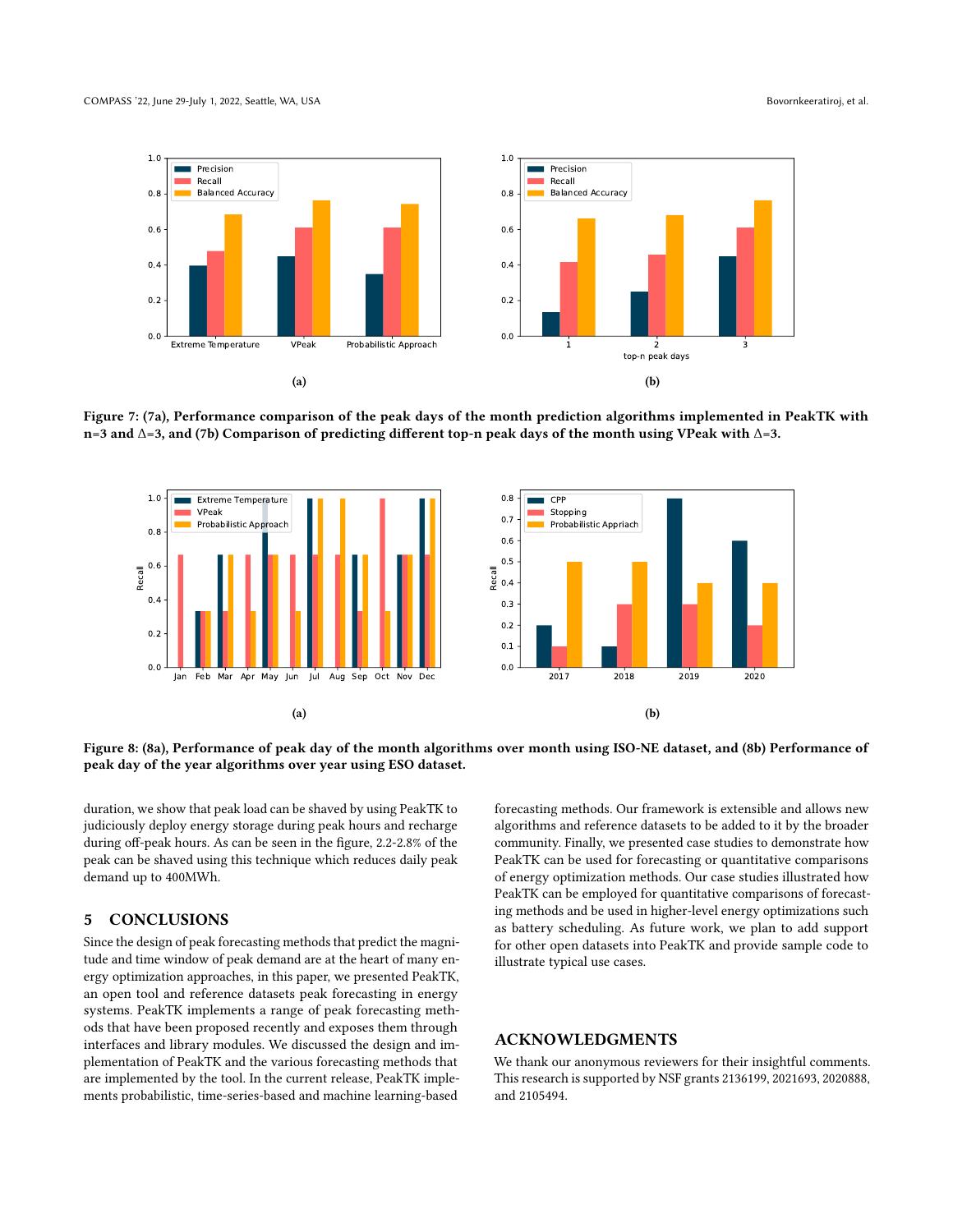<span id="page-14-26"></span>

Figure 9: [\(9a\)](#page-14-26), Peak hours of the day prediction for a sample day, and [\(9b\)](#page-14-26) Peak shaving performed by dispatching energy storage during predicted peak hours.

#### REFERENCES

- <span id="page-14-17"></span>[1] Martín Abadi, Ashish Agarwal, Paul Barham, Eugene Brevdo, Zhifeng Chen, Craig Citro, Greg S. Corrado, Andy Davis, Jeffrey Dean, Matthieu Devin, Sanjay Ghemawat, Ian Goodfellow, Andrew Harp, Geoffrey Irving, Michael Isard, Yangqing Jia, Rafal Jozefowicz, Lukasz Kaiser, Manjunath Kudlur, Josh Levenberg, Dandelion Mané, Rajat Monga, Sherry Moore, Derek Murray, Chris Olah, Mike Schuster, Jonathon Shlens, Benoit Steiner, Ilya Sutskever, Kunal Talwar, Paul Tucker, Vincent Vanhoucke, Vijay Vasudevan, Fernanda Viégas, Oriol Vinyals, Pete Warden, Martin Wattenberg, Martin Wicke, Yuan Yu, and Xiaoqiang Zheng. 2015. TensorFlow: Large-Scale Machine Learning on Heterogeneous Systems. <https://www.tensorflow.org/> Software available from tensorflow.org.
- <span id="page-14-4"></span>[2] Abdullah Al Zishan, Moosa Moghimi Haji, and Omid Ardakanian. 2020. Adaptive control of plug-in electric vehicle charging with reinforcement learning. In Proceedings of the Eleventh ACM International Conference on Future Energy Systems. 116–120.
- <span id="page-14-11"></span>[3] Moshe Babaioff, Nicole Immorlica, and Robert Kleinberg. 2007. Matroids, secretary problems, and online mechanisms. (2007).
- <span id="page-14-22"></span>[4] Sean Barker, Aditya Mishra, David Irwin, Emmanuel Cecchet, Prashant Shenoy, Jeannie Albrecht, et al. 2012. Smart\*: An open data set and tools for enabling research in sustainable homes. SustKDD, August 111, 112 (2012), 108.
- <span id="page-14-5"></span>[5] Sean Barker, Aditya Mishra, David Irwin, Prashant Shenoy, and Jeannie Albrecht. 2012. Smartcap: Flattening peak electricity demand in smart homes. In 2012 IEEE International Conference on Pervasive Computing and Communications. IEEE, 67–75.
- <span id="page-14-7"></span>[6] Noman Bashir, Dong Chen, David Irwin, and Prashant Shenoy. 2019. Solar-TK: A Data-driven Toolkit for Solar PV Performance Modeling and Forecasting. In 2019 IEEE 16th International Conference on Mobile Ad Hoc and Sensor Systems (MASS). IEEE, 456–466.
- <span id="page-14-6"></span>[7] Nipun Batra, Jack Kelly, Oliver Parson, Haimonti Dutta, William Knottenbelt, Alex Rogers, Amarjeet Singh, and Mani Srivastava. 2014. NILMTK: An open source toolkit for non-intrusive load monitoring. In Proceedings of the 5th international conference on Future energy systems. 265–276.
- <span id="page-14-9"></span>[8] Phuthipong Bovornkeeratiroj, John Wamburu, David Irwin, and Prashant Shenoy. 2021. VPeak: Exploiting Volunteer Energy Resources for Flexible Peak Shaving. In International Conference on Systems for Energy-Efficient Buildings, Cities, and Transportation.
- <span id="page-14-12"></span>[9] Yao Cheng, Chang Xu, Daisuke Mashima, Vrizlynn LL Thing, and Yongdong Wu. 2017. PowerLSTM: power demand forecasting using long short-term memory neural network. In International Conference on Advanced Data Mining and Applications. Springer, 727–740.
- <span id="page-14-19"></span>[10] Naveen Kumar Chikkakrishna, Chitirala Hardik, Kancherla Deepika, and Narendula Sparsha. 2019. Short-term traffic prediction using sarima and FbPROPHET. In 2019 IEEE 16th India Council International Conference (INDICON). IEEE, 1–4.
- <span id="page-14-20"></span>[11] Delson Chikobvu and Caston Sigauke. 2012. Regression-SARIMA modelling of daily peak electricity demand in South Africa. Journal of Energy in Southern Africa 23, 3 (2012), 23–30.
- <span id="page-14-21"></span>[12] Sajjad Fattaheian-Dehkordi, Alireza Fereidunian, Hamid Gholami-Dehkordi, and Hamid Lesani. 2014. Hour-ahead demand forecasting in smart grid using support vector regression (SVR). International transactions on electrical energy systems 24, 12 (2014), 1650–1663.
- <span id="page-14-1"></span>[13] Davide Frazzetto, Bijay Neupane, Torben Bach Pedersen, and Thomas Dyhre Nielsen. 2018. Adaptive user-oriented direct load-control of residential flexible devices. In Proceedings of the Ninth International Conference on Future Energy Systems. 1–11.
- <span id="page-14-16"></span>[14] Sean H. Gallagher. [n. d.]. Electric Demand Response Tariffs Clean-Up. [https:](https://www.pge.com/nots/rates/tariffs/tm2/pdf/ELEC_3221-E.pdf) [//www.pge.com/nots/rates/tariffs/tm2/pdf/ELEC\\_3221-E.pdf.](https://www.pge.com/nots/rates/tariffs/tm2/pdf/ELEC_3221-E.pdf) (Accessed on 10/26/2021).
- <span id="page-14-24"></span>[15] Charles R. Harris, K. Jarrod Millman, Stéfan J. van der Walt, Ralf Gommers, Pauli Virtanen, David Cournapeau, Eric Wieser, Julian Taylor, Sebastian Berg, Nathaniel J. Smith, Robert Kern, Matti Picus, Stephan Hoyer, Marten H. van Kerkwijk, Matthew Brett, Allan Haldane, Jaime Fernández del Río, Mark Wiebe, Pearu Peterson, Pierre Gérard-Marchant, Kevin Sheppard, Tyler Reddy, Warren Weckesser, Hameer Abbasi, Christoph Gohlke, and Travis E. Oliphant. 2020. Array programming with NumPy. Nature 585, 7825 (Sept. 2020), 357–362. [https:](https://doi.org/10.1038/s41586-020-2649-2) [//doi.org/10.1038/s41586-020-2649-2](https://doi.org/10.1038/s41586-020-2649-2)
- <span id="page-14-18"></span>[16] Kaijian He, Lei Ji, Chi Wai Don Wu, and Kwok Fai Geoffrey Tso. 2021. Using SARIMA-CNN-LSTM approach to forecast daily tourism demand. Journal of Hospitality and Tourism Management 49 (2021), 25–33.
- <span id="page-14-15"></span>[17] Kyle Hundman, Valentino Constantinou, Christopher Laporte, Ian Colwell, and Tom Soderstrom. 2018. Detecting spacecraft anomalies using lstms and nonparametric dynamic thresholding. In Proceedings of the 24th ACM SIGKDD international conference on knowledge discovery & data mining. 387–395.
- <span id="page-14-8"></span>[18] Yuheng Helen Jiang, Ryan Levman, Lukasz Golab, and Jatin Nathwani. 2014. Predicting peak-demand days in the Ontario peak reduction program for large consumers. In Proceedings of the 5th international conference on Future energy systems. 221–222.
- <span id="page-14-2"></span>[19] Anish Jindal, Mukesh Singh, and Neeraj Kumar. 2018. Consumption-aware data analytical demand response scheme for peak load reduction in smart grid. IEEE Transactions on Industrial Electronics 65, 11 (2018), 8993–9004.
- <span id="page-14-25"></span>[20] Guillaume Lemaître, Fernando Nogueira, and Christos K Aridas. 2017. Imbalanced-learn: A python toolbox to tackle the curse of imbalanced datasets in machine learning. The Journal of Machine Learning Research 18, 1 (2017), 559–563.
- <span id="page-14-14"></span>[21] LinkedIn. [n. d.]. luminol - a light weight python library for time series data analysis. [https://github.com/linkedin/luminol.](https://github.com/linkedin/luminol) (Accessed on 02/27/2022).
- <span id="page-14-10"></span>[22] Jinxiang Liu and Laura E Brown. 2019. Prediction of Hour of Coincident Daily Peak Load. In 2019 IEEE Power & Energy Society Innovative Smart Grid Technologies Conference (ISGT). IEEE, 1–5.
- <span id="page-14-3"></span>[23] Priyanka Mary Mammen, Hareesh Kumar, Krithi Ramamritham, and Haroon Rashid. 2018. Want to reduce energy consumption, whom should we call?. In Proceedings of the Ninth International Conference on Future Energy Systems. 12–20.
- <span id="page-14-0"></span>[24] Aditya Mishra, David Irwin, Prashant Shenoy, and Ting Zhu. 2013. Scaling distributed energy storage for grid peak reduction. In Proceedings of the fourth international conference on Future energy systems. 3–14.
- <span id="page-14-13"></span>[25] Earo Wang. Mitchell O'Hara-Wild, Rob Hyndman. [n. d.]. Forecasting Models for Tidy Time Series - fable. [https://fable.tidyverts.org/.](https://fable.tidyverts.org/) (Accessed on 02/27/2022).
- <span id="page-14-23"></span>[26] The pandas development team. 2020. pandas-dev/pandas: Pandas. [https://doi.](https://doi.org/10.5281/zenodo.3509134) [org/10.5281/zenodo.3509134](https://doi.org/10.5281/zenodo.3509134)